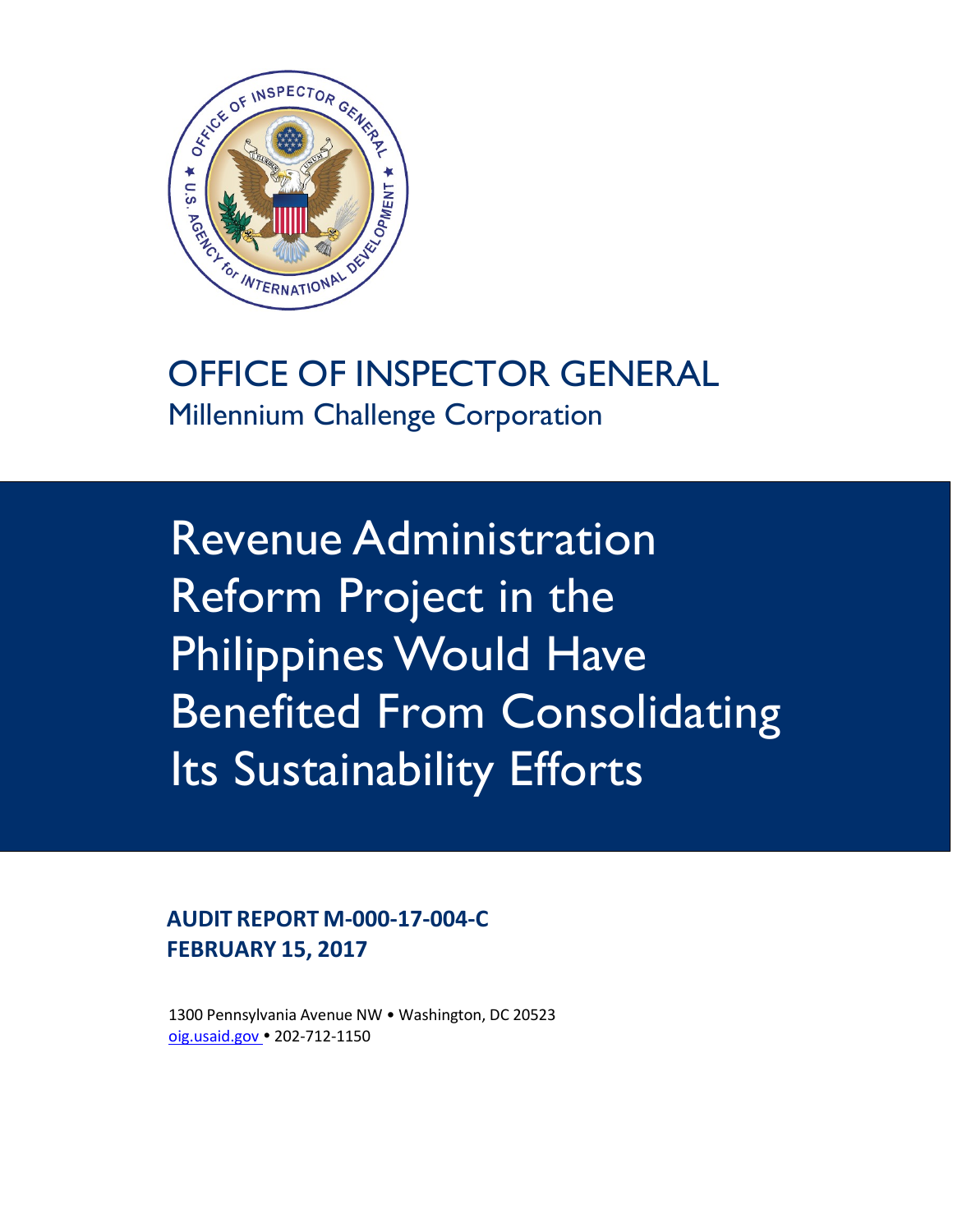The Office of Inspector General provides independent oversight that promotes the efficiency, effectiveness, and integrity of foreign assistance programs and operations under its jurisdiction, those of the U.S. Agency for International Development, U.S. African Development Foundation, Inter-American Foundation, Millennium Challenge Corporation, and Overseas Private Investment Corporation.

# **Report waste, fraud, and abuse**

**Millennium Challenge Corporation Hotline** [Email: mcchotline@usaid.gov](mailto:mcchotline@usaid.gov) Phone: 202-712-1023 or 800-230-6539 Mail: USAID OIG Hotline, Attn: MCC Hotline, P.O. Box 657, Washington, DC 20044-657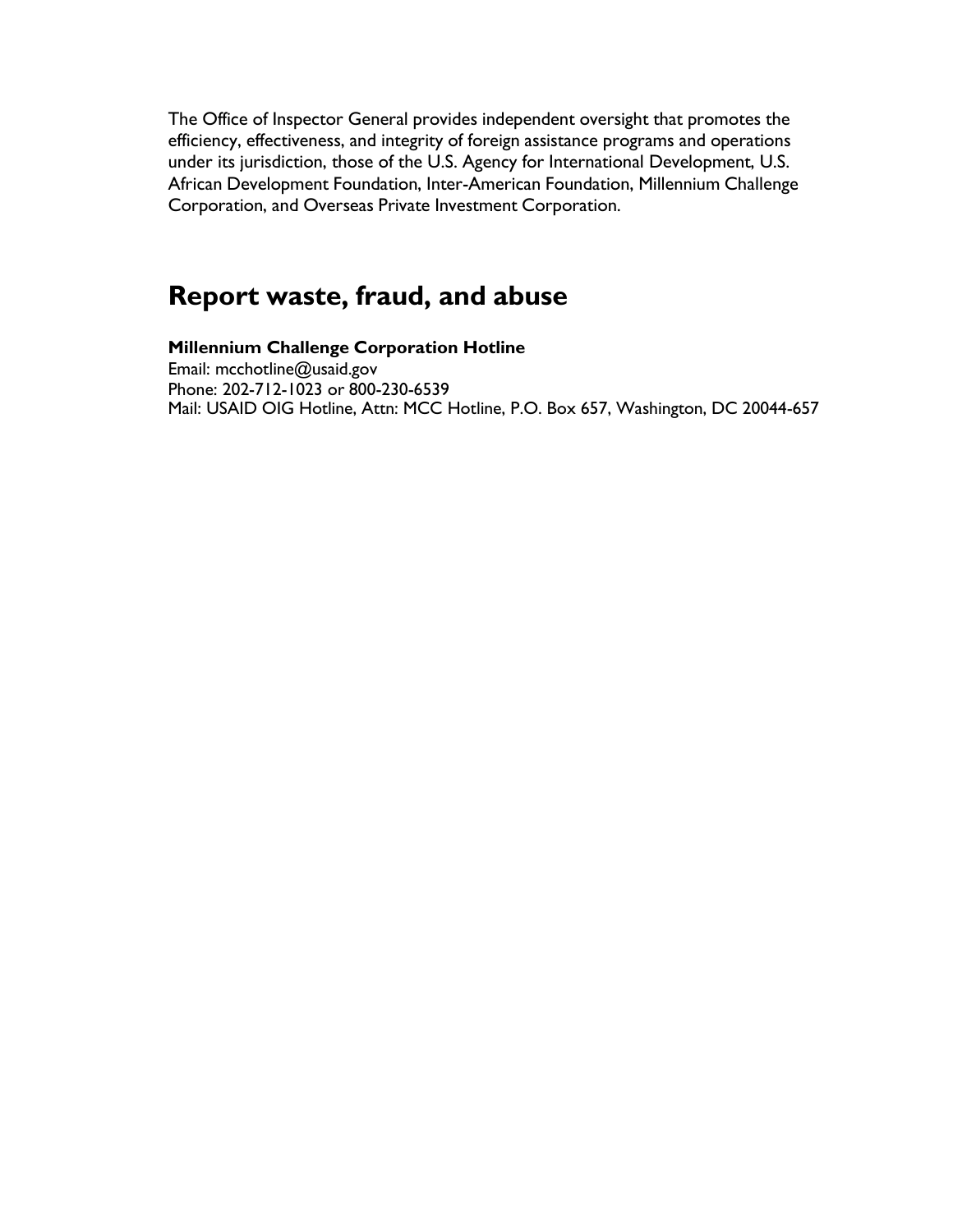

# **MEMORANDUM**

DATE: February 15, 2017

- TO: Millennium Challenge Corporation Acting Vice President, Department of Compact Operations, Kyeh Kim
- FROM: Deputy Assistant Inspector General for the Millennium Challenge Corporation, Donell Ries
- SUBJECT: MILLENNIUM CHALLENGE CORPORATION'S REVENUE ADMINISTRATION REFORM PROJECT IN THE PHILIPPINES WOULD HAVE BENEFITED FROM CONSOLIDATING ITS SUSTAINABILITY EFFORTS (M-000-17-004-C)

This letter transmits the final report on the subject audit.. The report contains two recommendations to improve sustainability planning for future country compacts.

The Office of Inspector General (OIG) contracted with the independent certified public accounting firm of CliftonLarsonAllen LLP (CLA) to conduct an audit of the sustainability of selected Millennium Challenge Corporation projects in the Philippines. After conducting a risk assessment of the three projects under the Philippines compact, CLA decided in conjunction with OIG to audit the sustainability of the Revenue Administration Reform Project.

OIG found no instances in which the contractor did not comply, in all material respects, with Government Auditing Standards. Your written comments on the draft are included in their entirety in appendix III.

*Recommendation 1. We recommend that MCC's Vice President of Compact Operations develop and implement policy and operational guidance from the findings and recommendations made in its October 2012 Operations Review to improve sustainability planning.*

*Recommendation 2. We recommend that MCC's Vice President of Compact Operations*

Office of Inspector General, Millennium Challenge Corporation Washington, DC [oig.usaid.gov](https://oig.usaid.gov/)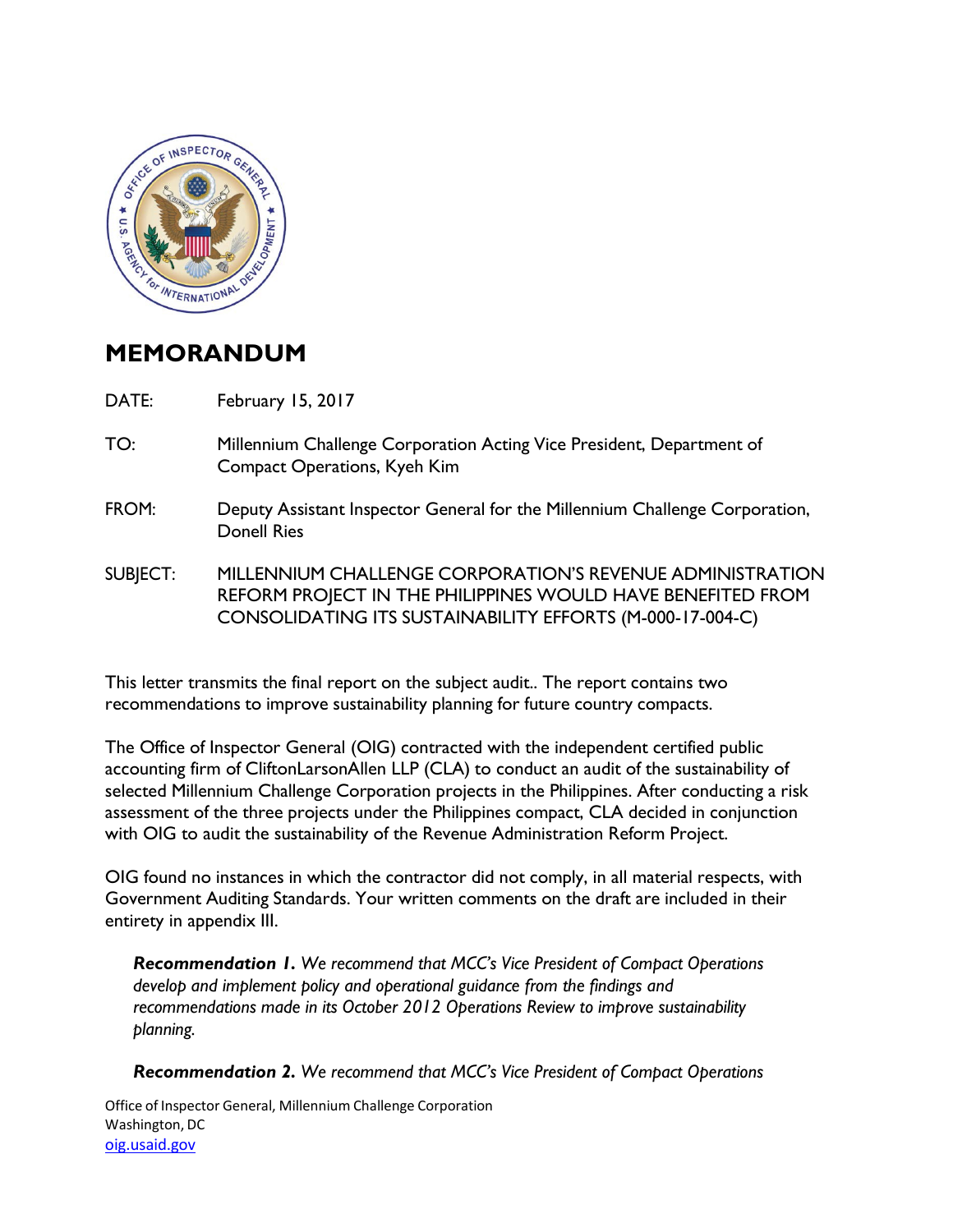*develop and implement policy and operational guidance that require countries in future compacts to develop and annually update sustainability plans that specifically identify the risks and challenges to sustainability and proposed options to manage and mitigate these risks, as recommended in the Operations Review. In addition, such plans should establish (1) a clear vision of goals to be achieved, (2) a mechanism to assess their effectiveness in terms of the completeness, robustness, and cohesiveness of sustainability measures and (3) a mechanism to monitor and report progress on sustainability measures.*

After reviewing the information provided in response to the draft report, we acknowledge management decisions on recommendations 1 and 2 and will require evidence of final action regarding both of these before OIG can consider them closed.

We appreciate the cooperation and assistance you and your staff extended to OIG and CLA during this audit.

**Attachment**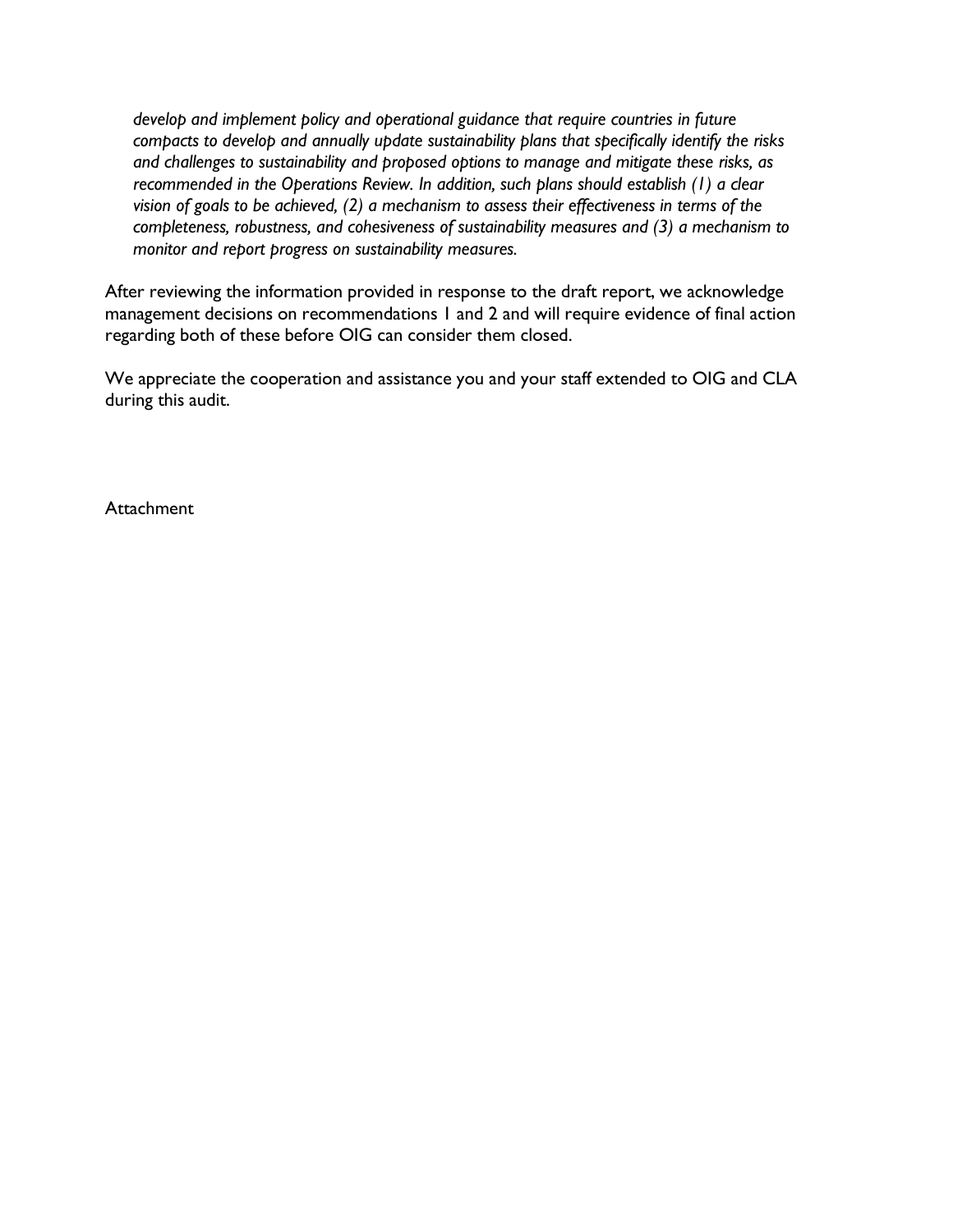

# **Millennium Challenge Corporation's Revenue Administration Reform Project in the Philippines Would Have Benefited From Consolidating its Sustainability Efforts**

**Final Report February 2017**

*901 North Glebe Road Suite 200 Arlington, Virginia 22203 tel: 571-227-9500 fax: 571-227-9552*

**[www.claconnect.com](http://www.claconnect.com/)**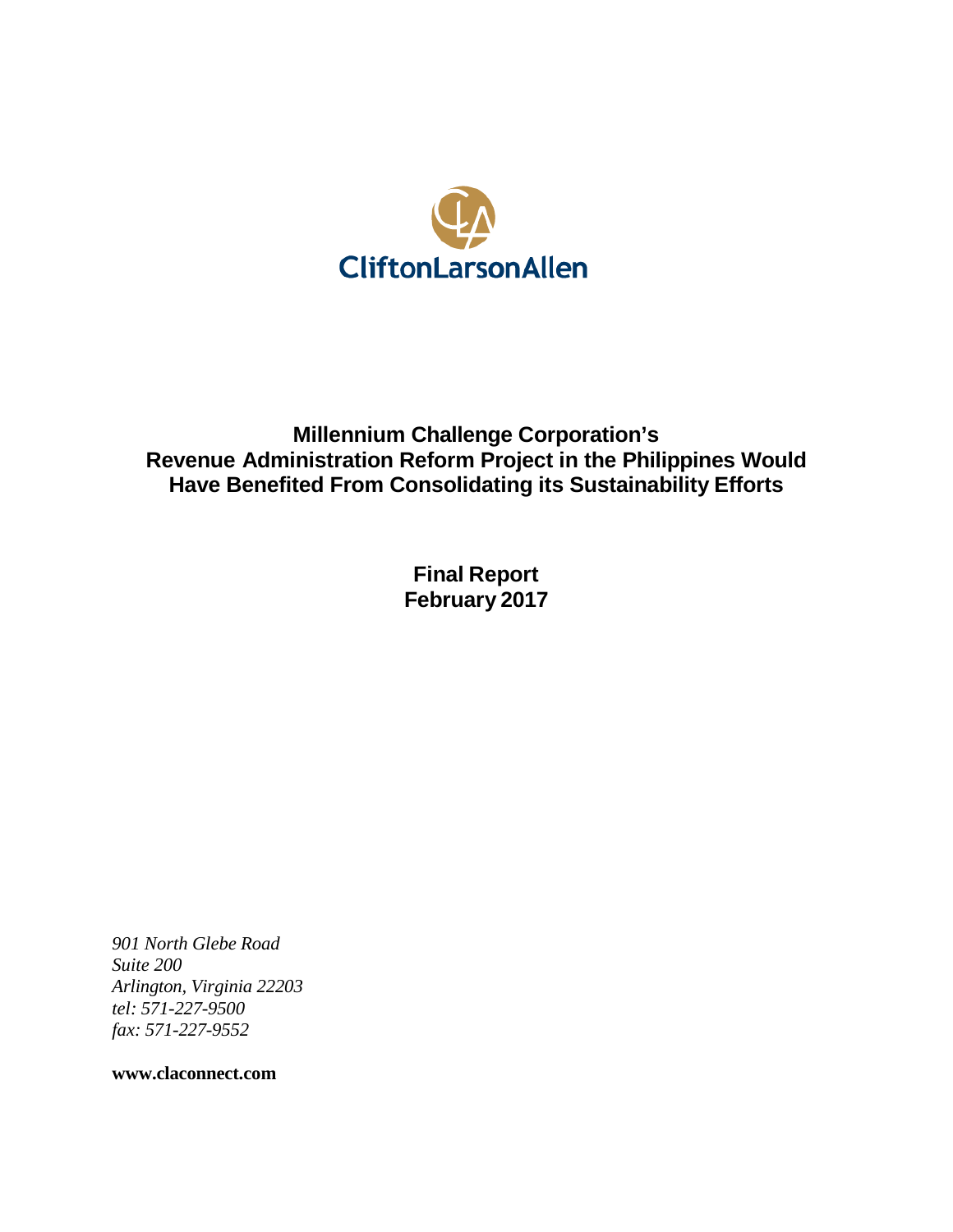

#### **Millennium Challenge Corporation's Revenue Administration Reform Project in the Philippines Would Have Benefited From Consolidating its Sustainability Efforts**

#### **EXECUTIVE SUMMARY**

#### *Why We Did This Review*

CliftonLarsonAllen LLP (CLA) was engaged by the United States Agency for International Development (USAID) Office of Inspector General (OIG) to conduct an audit of the sustainability of the Millennium Challenge Corporation's (MCC) Revenue Administration Reform Project (RARP), which was implemented by the Millennium Challenge Account – Philippines (MCA-P) from May 2011 to May 2016. MCC funding for the RARP during the compact period was budgeted at \$54 million. The audit objective was to determine whether MCC and MCA-P designed and implemented sustainability measures for RARP's activities, through the implementation of the electronic Tax Information System (eTIS) and the Case Management System (CMS). Both of those systems aimed to improve tax administration and anti-corruption policies and practices. Funding for the RARP was provided by MCC in a compact agreement with MCA-P that entered into force on May 25, 2011.

We performed our audit in accordance with Government Auditing Standards from December 3, 2015 through May 31, 2016.

#### *What We Found*

Although the Philippine Bureau of Internal Revenue (BIR) designed and implemented some sustainability measures, such as the addition and training of staff and developed procedures to help ensure the continuity of RARP's activities after the Philippines Compact ended, MCC and MCA-P did not ensure that a consolidated plan was developed to address the significant risks for fully implementing and sustaining the activities.

For example, at the end of the Compact, two systems critical to RARP's success, eTIS and CMS had not been fully implemented after MCC spent more than \$44 million on these systems.<sup>1</sup> Further, there was no consolidated plan developed to ensure that their implementation would be

<span id="page-5-0"></span> $1$  The \$44 million spent was the actual and forecasted cash disbursements over the compact period, as reported by MCA-P in March 2016 but CLA could not verify this amount because it was provided after completion of the audit.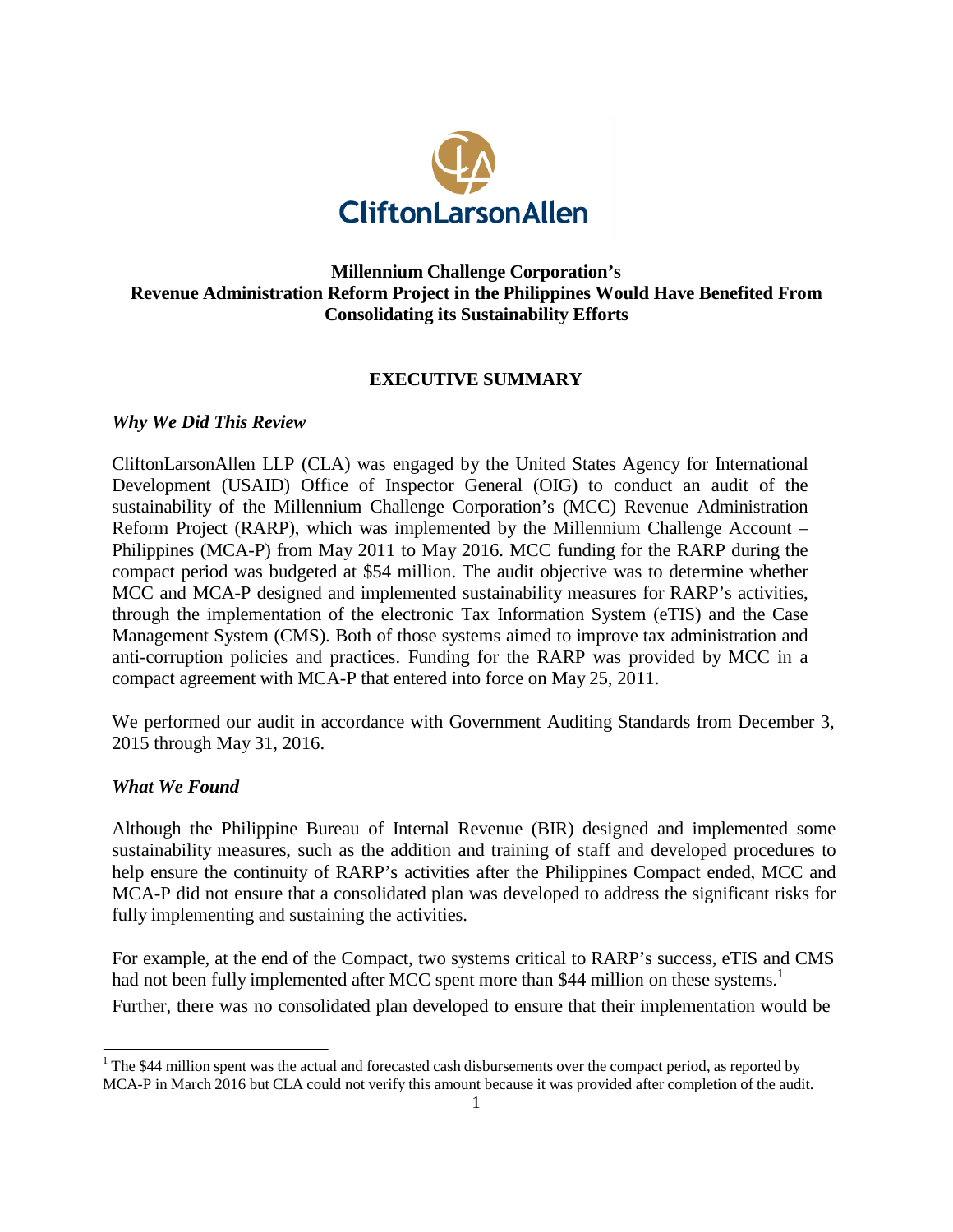completed. Such a plan would have identified actions needed to fully implement and sustain the systems, measures for how those actions would be achieved, risks that could impact their implementation, and ways to mitigate those risks. Instead, these systems were implemented without clear goals and schedules and sustainability measures were fragmented in various RARP budget and planning documents, which will make it difficult for the Philippine government to manage their full implementation and sustainability.

To illustrate, BIR developed a strategic plan for 2016-2020 that identified priority projects and established eTIS as the number three priority activity. In a separate action, the BIR Commissioner wrote a letter expressing BIR's commitment to the continued funding of efforts after the compact to further enhance eTIS. However, there is no assurance that these and other measures will be completed. In addition, MCC and MCA-P did not require BIR to consolidate the measures into a plan that provided (1) a clear vision of goals to be achieved; (2) a mechanism to assess their effectiveness in terms of the completeness, robustness, and cohesiveness of sustainability measures; and (3) a mechanism to monitor and report on progress of sustainability measures. Without such a consolidated plan, tracking, assessing and determining whether sustainability measures are completed would be difficult to decipher. For example, measuring revenue growth from tax reforms is critical to determining the effectiveness and impact of RARP activities. However, the BIR has limited ability to measure such growth. As a result, it will be difficult to determine whether the activities under RARP will result in an expected \$160.1 million increase to the Philippine government in income through increased collections of tax revenue and improved efficiency through public sector revenue administration and tax payer compliance. According to MCC, revenue growth is difficult to measure because of the many different factors that affect revenue collection and the nature of reform projects.

In an October 2012 Operations Review, MCC acknowledged that it could improve sustainability planning for compacts. However, MCC has yet to update its policies and guidance to include the review's findings and recommendations on improving sustainability. The purposes of the review were to (1) come to a more consistent understanding of, and develop a common definition of, what it means for a project to be sustainable; (2) assess how effective MCC has been in incorporating sustainability into project design and implementation; and (3) provide recommendations for improving the design and implementation of projects for sustainable results. The Operation Review's findings represent best practices for sustainability planning and can be applied to RARP. One key recommendation was that accountability mechanisms like sustainability and contingency plans need to be in place to ensure sustainability and related risks are addressed in designing and implementing project activities.

#### *What We Recommend*

We recommend that MCC's Vice President of Compact Operations:

*Recommendation 1: Develop and implement policy and operational guidance from the findings and recommendations made in its October 2012 Operations Review to improve sustainability planning.*

*Recommendation 2: Develop and implement policy and operational guidance that require countries in future compacts to develop and annually update sustainability plans that*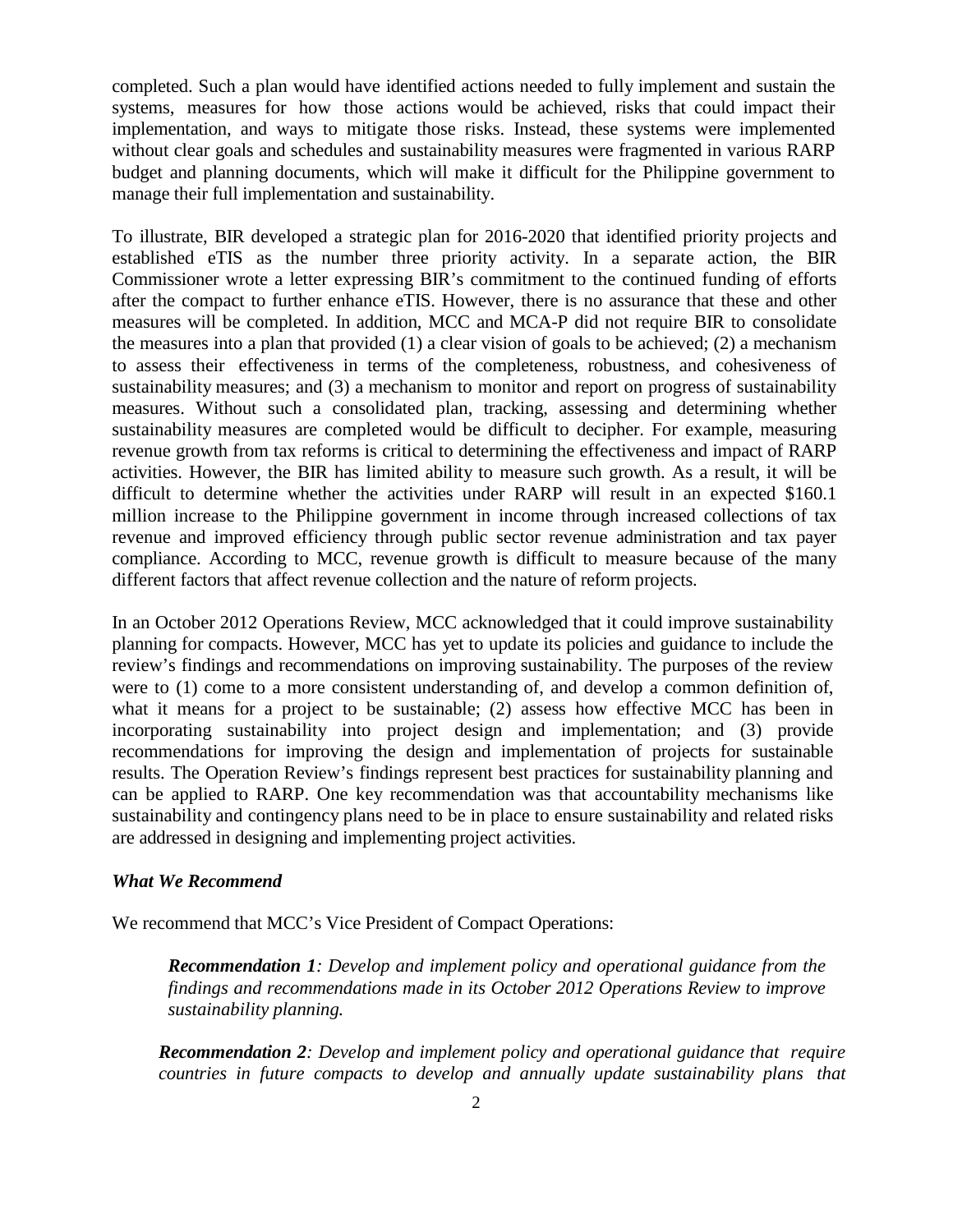*specifically identify the risks and challenges to sustainability and proposed options to manage and mitigate these risks, as recommended in the Operations Review. In addition, such plans should establish (1) a clear vision of goals to be achieved, (2) a mechanism to assess their effectiveness in terms of the completeness, robustness, and cohesiveness of sustainability measures and (3) a mechanism to monitor and report on progress of sustainability measures.*

Detailed findings appear in the following section. Appendix I describes the audit scope and methodology, Appendix II provides a listing of USAID OIG reports that have noted problems with the sustainability of MCC compact activities. Appendix III presents MCC's written comments to this draft report. We did not audit the comments received from MCC.

This report is for the purpose of concluding on the audit objective described above. Accordingly, this report is not suitable for any other purpose.

We appreciate the assistance we received from the staff of MCC and the MCA-Philippines.

*Signed*

Uifton Larson Allen LLP

**CliftonLarsonAllen LLP** Arlington, VA January 26, 2017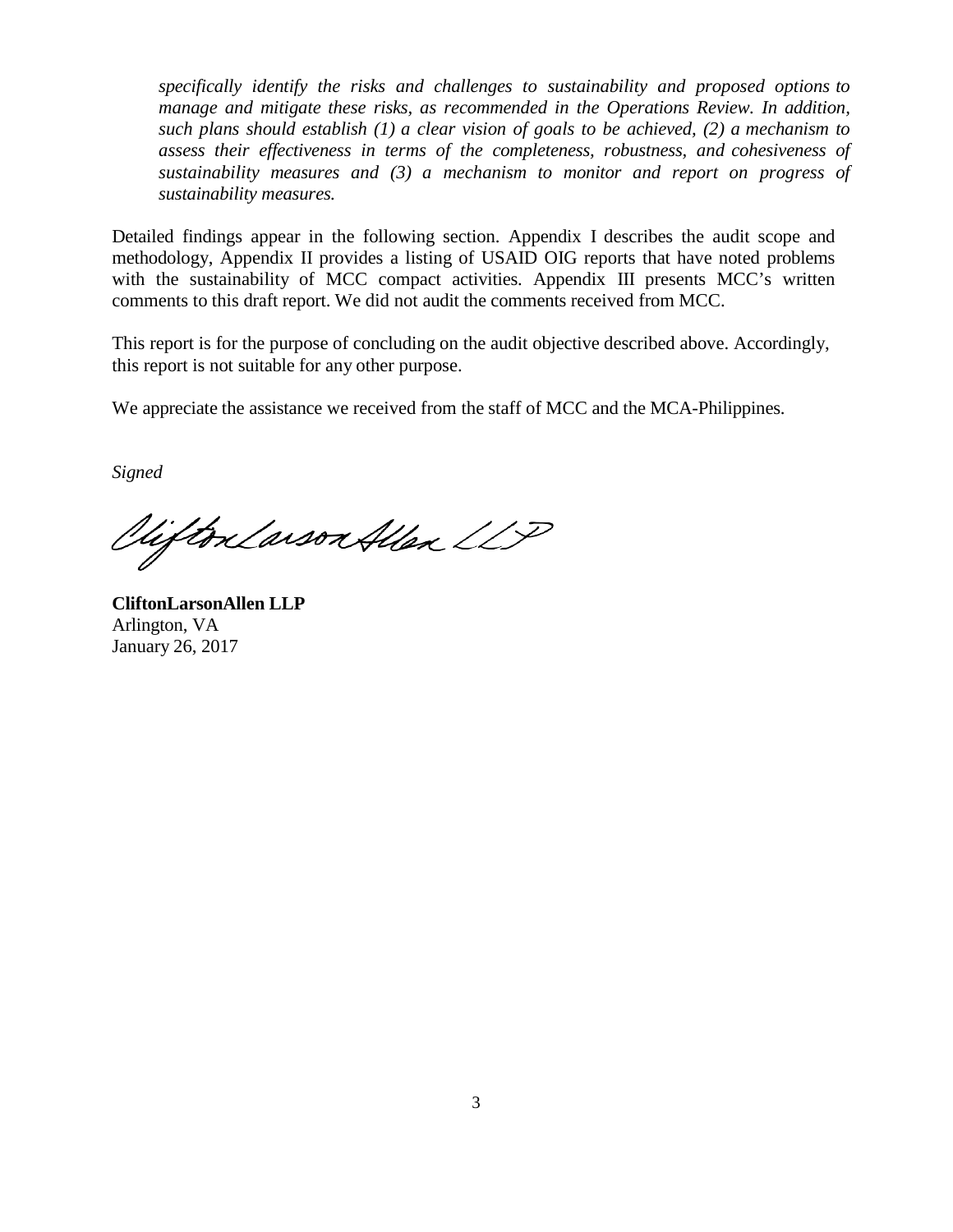#### **INTRODUCTION**

MCC signed a five  $(5)$ -year, \$434 million<sup>2</sup> compact with the Government of the Philippines in 2010. The compact's goal was to reduce poverty through economic growth through three projects:

- The Secondary National Roads Development Project (\$214 million), which aimed to reduce transportation costs and improve access to markets and social services through the rehabilitation of an existing 222 kilometer road segment on the island of Samar.
- The KALAHI-CIDDS Project (\$120 million), which sought to improve the responsiveness of local governments to enhance economic self-reliance in rural areas by targeting poor communities for small-scale community-driven projects.
- The Revenue Administration Reform Project (\$54 million), which aimed to increase tax revenues and reduce tax evasion and revenue agent-related corruption by increasing the efficiency and sustainability of revenue collection through a redesign and computerization of business practices.

MCA-P was the host government entity charged with implementing the terms of the compact. The compact entered into force on May 25, 2011 and ended on May 25, 2016. As of March 10, 2016, MCA-P had committed about  $$418$  million<sup>3</sup> (96 percent) of the compact's funding. The USAID Office of Inspector General engaged CLA to conduct an audit of the RARP to determine whether MCC and MCA-P designed and implemented sustainability measures for RARP's activities. RARP's activities included the implementation of the eTIS and CMS. eTIS was intended to replace the existing Integrated Tax System and CMS to monitor complaints, investigations, cases filed, and their resolutions. We focused on assessing efforts and measures undertaken to implement and sustain eTIS and CMS and the risks and challenges affecting their implementation and sustainability.

BIR and the Revenue Integrity Protection Service (RIPS), an anti-corruption unit within the Department of Finance (DOF), are responsible for conducting project activities.

As illustrated in Figure 1, BIR's activities consisted of the following three items: (1) implementing eTIS; (2) utilizing computerized automated auditing tools and techniques in BIR's large taxpayer unit; and (3) implementing a public awareness campaign. Through MCA-P, BIR used MCC funding to implement eTIS, and the Government of the Philippines gave MCC permission to use MCC funding to fund IMF technical assistance such as supporting the costs of an International Monetary Fund (IMF) resident advisor on tax administration, short-term IMF tax administration specialists, and other systems and technology consultants. In addition, it was used for training BIR staff and procuring equipment related to the implementation of eTIS. IMF was also required to provide annual progress reports to MCC on BIR's performance in implementing eTIS and tax administration reforms.

<span id="page-8-0"></span><sup>&</sup>lt;sup>2</sup> The compact amount, as well as its breakdown by projects was from the original compact. The compact also included additional funding of over \$8 million for monitoring and evaluation and over \$36 million for compact administration and oversight. During the implementation period, there were mid-year adjustments to align funding to the status of the projects.

<span id="page-8-1"></span><sup>3</sup> Source: MCA-P Disbursement Request, March 10, 2016. CLA did not audit the amount and did not perform additional procedures to determine whether this amount is materially correct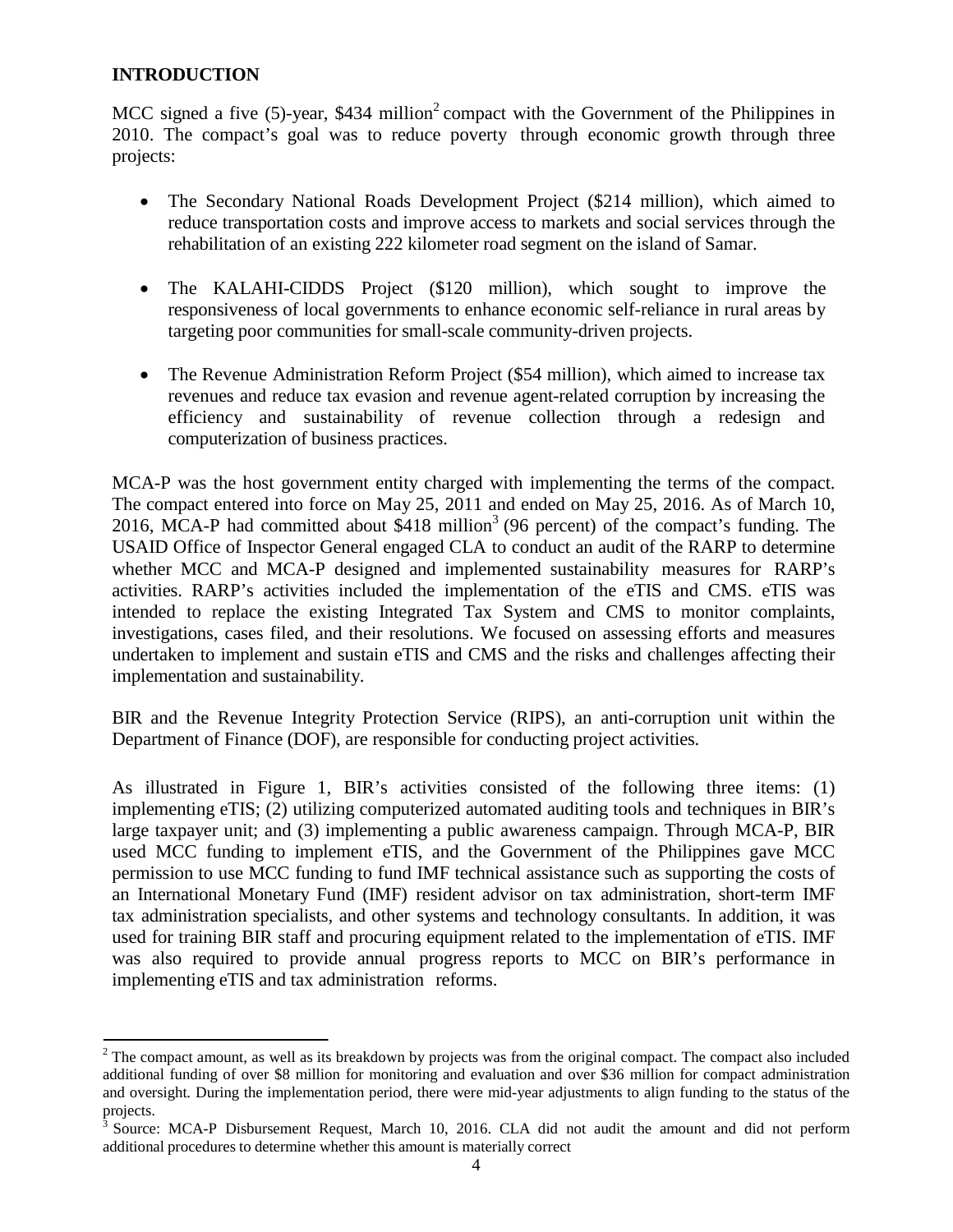<span id="page-9-0"></span>RIPS activities funded under RARP included the acquisition and customization of case management software, a related data depository system, and staff training. These activities are intended to strengthen its surveillance and discipline of DOF and its attached agencies through administrative actions, such as temporary suspensions or dismissals.



**Figure 1. RARP Activities**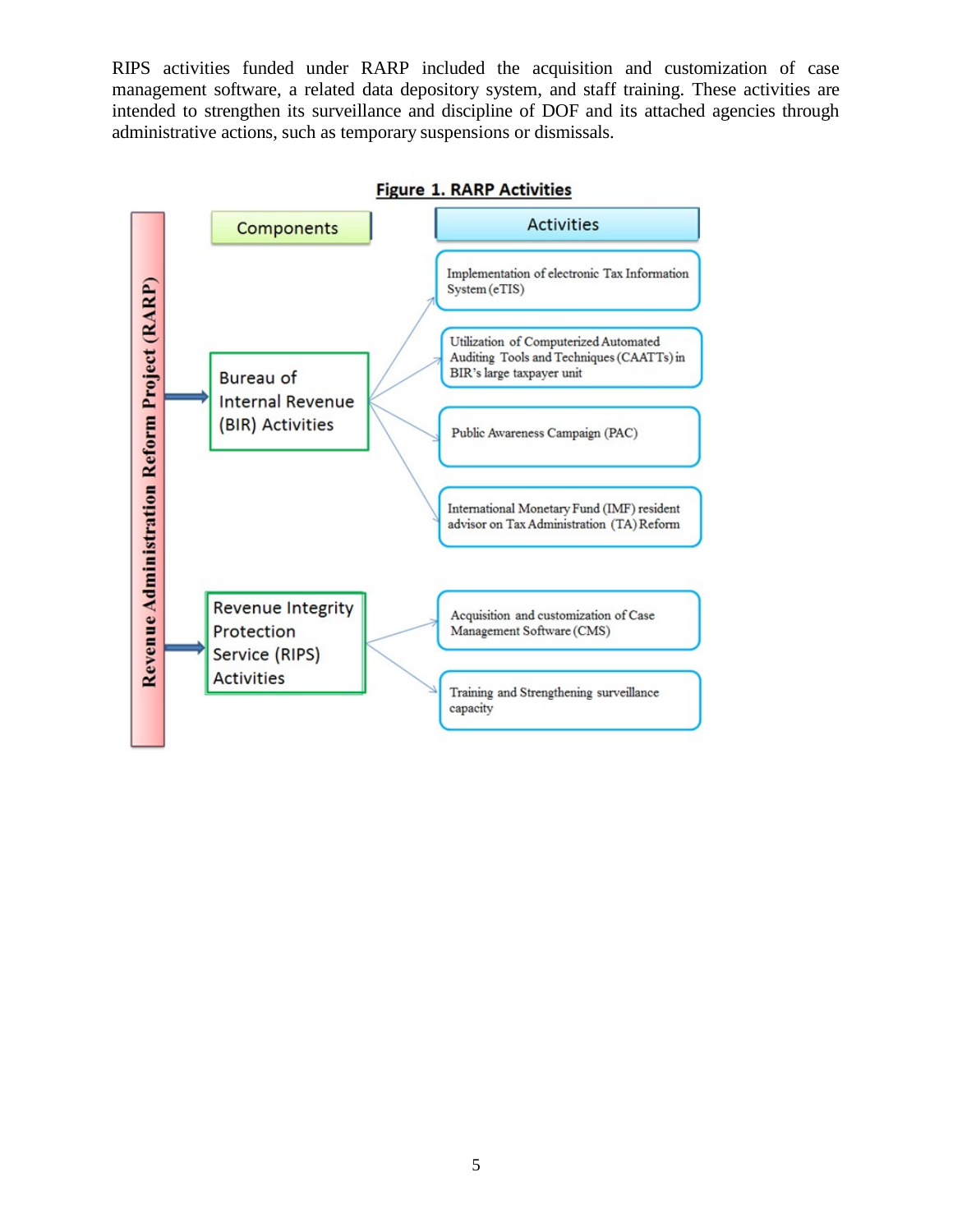# **SUSTAINABILITY ACTIONS FOR RARP LACKED CONSOLIDATED PLANS, GOALS, AND MEASURES TO ENSURE SUSTAINABILITY**

BIR developed several sustainability actions and measures for the implementation of RARP activities, but MCC did not require BIR to develop the consolidated plans, measures, and mechanisms needed to assess their effectiveness and progress. The importance of consolidated sustainability plans was highlighted in a MCC study that set forth best practices for sustainability planning in MCC compacts, including consolidated plans and measures. RARP would have benefited from the inclusion of these best practices in the development of sustainability measures to address continuing risks and challenges, especially concerning the implementation of the eTIS and CMS systems.

#### **MCC Did Not Require Sustainability Plans**

Although sustainability is referred to throughout the Philippines Compact documents, MCC did not require BIR or RIPS to develop sustainability and contingency plans for the extensive program of change management and the detailed implementation planning needed for eTIS and CMS. Further, none of the major RARP activities had sustainability plans that addressed how (1) the activity's impact on the projects would be sustained and (2) risks and challenges to the sustainability of the project would be managed and mitigated. BIR officials said that the Compact did not require sustainability plans to be developed for their implementation. They cited references to the priority of eTIS in various budget and strategic planning documents as demonstrating BIR support for their sustainability.

The Monitoring and Evaluation Plan for the Philippines Compact defined sustainability as the measure in which the projects and their impact will continue after external support is withdrawn. With respect to RARP's sustainability, the Compact stated that a critical ingredient to the success of this complex undertaking was the continued commitment of the DOF to embark on a program that is likely to meet with staff as well as taxpayer resistance and to manage the personnel, organizational, and technical issues that will require both vision and resolve. Further, maintaining that commitment over the course of the Compact Term will be a test of BIR's and the Department of Finance's management skills and staff capacity. The MCC Philippines Investment Memo further noted that, ultimately, it will be the political will, or the lack thereof, of the successive governments of the Philippines that will be the impetus for either continuing to improve on tax reform and anti-corruption efforts or reverting to the pre-RARP and pre-RIPS status quo.

MCC officials agreed that there was no requirement in the Philippines Compact documents for BIR to develop sustainability plans to minimize the risks to sustainability. According to the MCC Resident Country Director, the Compact was developed on the principle of country ownership and that under the MCC model it is up to the host country to build in procedures for sustainability. The MCC RARP Project Lead also said that the sustainability of eTIS falls squarely on the BIR and the Philippine government after the end of the Compact. However, according to a January 2016 MCA-P email correspondence, MCC asked if a written BIR sustainability plan for eTIS existed. BIR officials responded that there was no written plan, but that eTIS was included in several BIR official plans as a priority project.

# **Sustainability Measures Were Fragmented and Lacked Mechanisms To Assess Their Effectiveness and Progress**

MCC officials cited several actions and references to the priority of RARP activities in various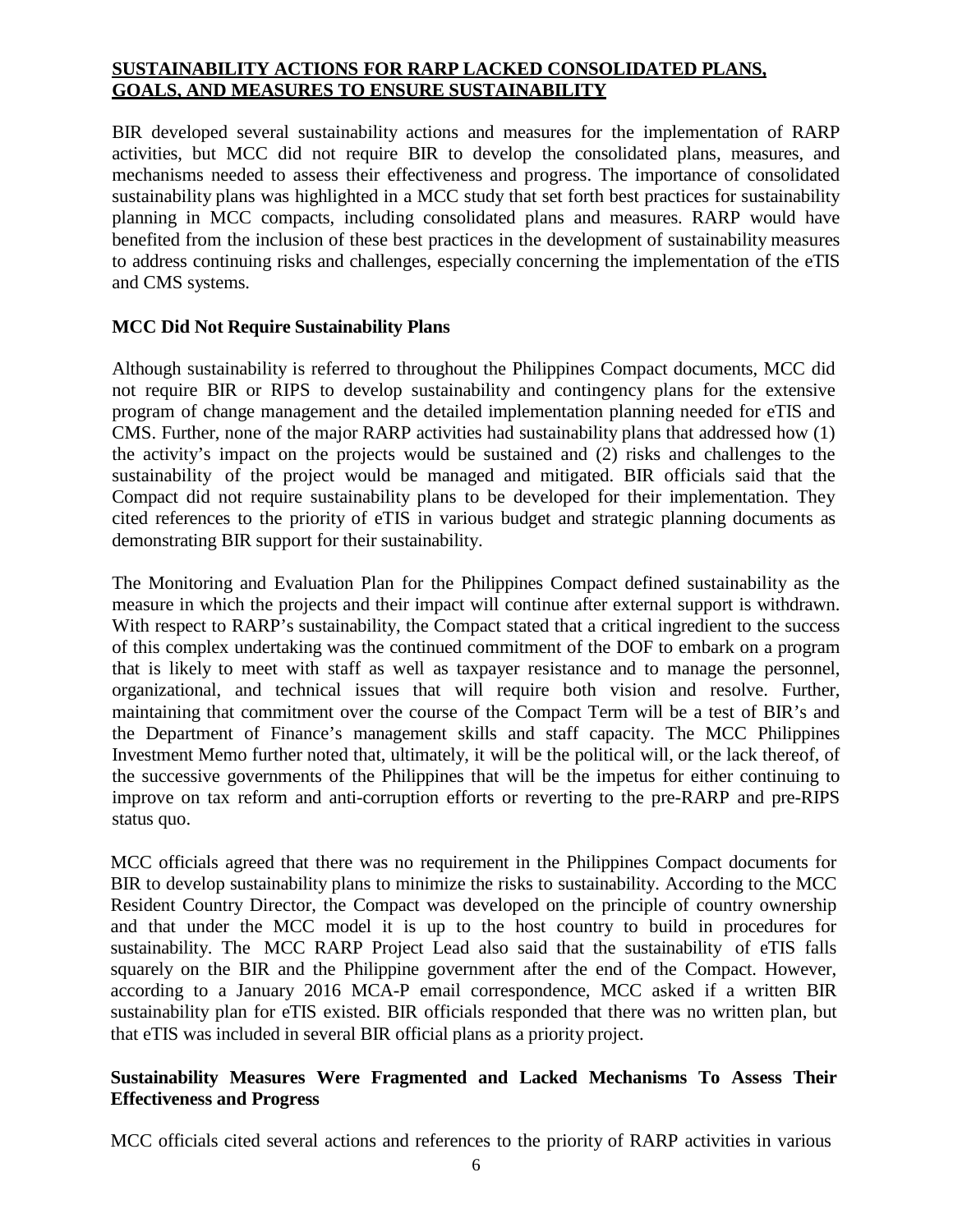budget and planning documents as demonstrating BIR support for their sustainability. However, these references and measures were fragmented in these various documents that make managing sustainability difficult and were not consolidated into a plan that provides (1) a clear vision of goals to be achieved; (2) a mechanism to assess the completeness, robustness, and cohesiveness of sustainability measures; and (3) a mechanism to monitor and report on progress of sustainability measures. MCC cited the following actions and references as examples of sustainability measures:

- The BIR's 2016-2020 strategic plan prepared with the assistance of the IMF. This plan includes a list of priority projects. On that list, eTIS (optimization, nationwide rollout and eTIS-2), Value Added Tax (VAT) audit implementation, tasks related to Arrears Management, and Expansion of Satellite Computer Assisted Auditing Tools and Techniques (CAATTs) Offices in Regional Offices.
- Staffing plans for the nationwide rollout of both new VAT Audit and new Arrears Management procedures and the prerequisite approvals for post-Compact implementation by both the BIR and the Department of Budget and Management. At the end of the compact, job descriptions and procedures manuals for both had been prepared and training provided. A steering committee was in place to oversee the rollout which was planned to occur over the 12-18 month period following the compact end. A total of 283 positions are being created as part of this effort and funded by the BIR.
- A letter from the BIR Commissioner committing the BIR to continued post-compact funding of efforts to further enhance eTIS. This indication of commitment was required as an assurance for MCA-P to continue project funding for eTIS developments after BIR did not meet several deadlines. The BIR transferred money to a unit of Department of Budget and Management that will manage the BIR's first procurement for post-Compact enhancement of eTIS. The procurement was launched in June 2016.
- Procedures Manual and related training provided by the Change Management consultant. The BIR plans in the future to rely to a greater extent on its own staff resources to undertake change management tasks related to change management using this manual as a guide.
- Expansion of CAATTs to additional BIR offices of techniques and tools for use by auditors. The beneficiary offices are providing dedicated space, security, and staffing to support the expansion.
- Training of BIR staff by the Public Awareness Campaign consultant to enable the BIR to be more self-reliant in managing future campaigns. The BIR's budget request for 2017 would maintain funding for design and implementation at approximately the same level as the funding provided through the Compact during the 2016 campaign.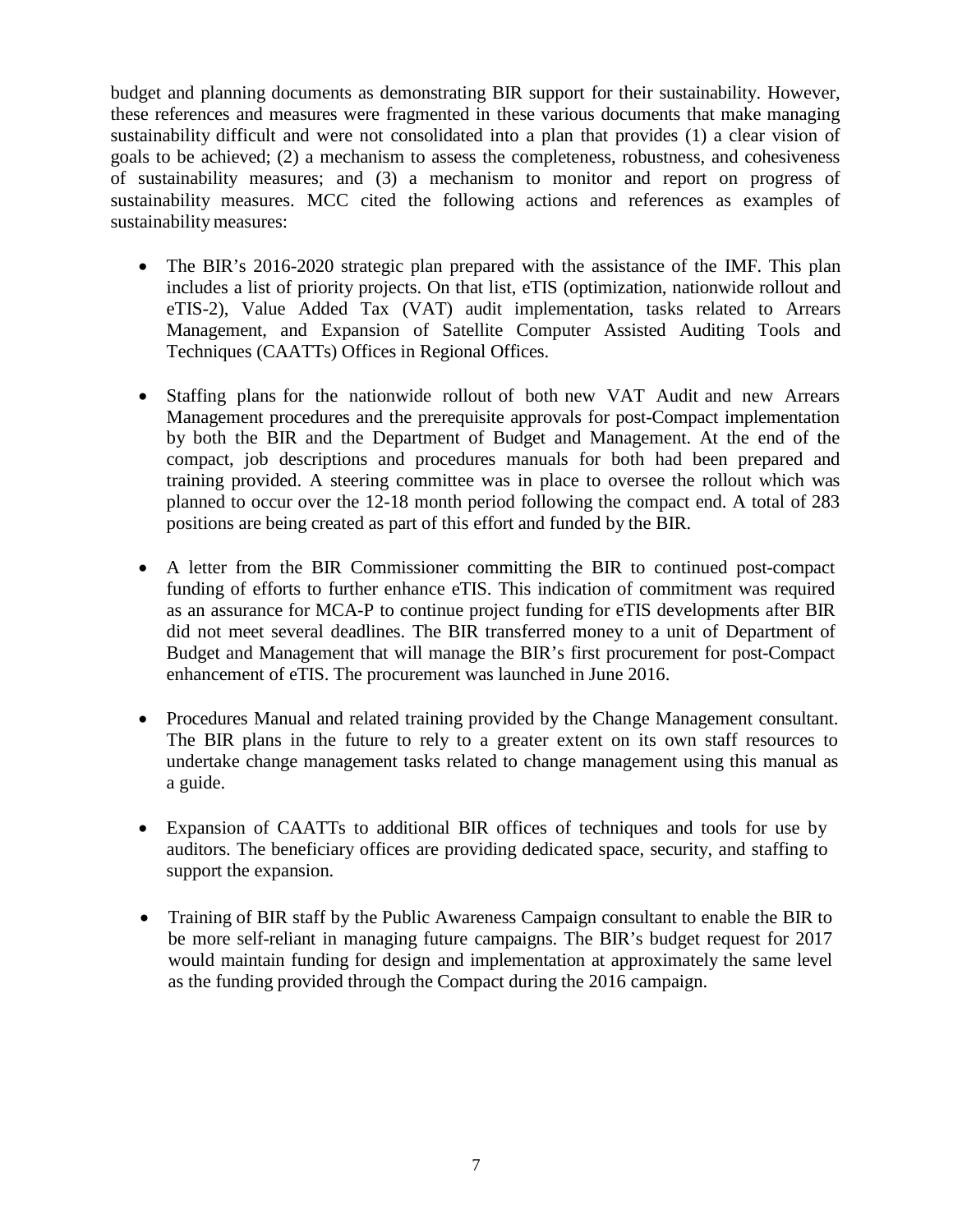- The Independent Assurer provided training to BIR staff on Independent Validation and Verification tasks to enable the agency to be more self-reliant going forward. They also prepared and reviewed IT staff training material with the BIR for: infrastructure security, application security, and performance testing.
- The Software developer presented the BIR with: a Systems Maintenance and Strategy Schedule, A Technical and Help Desk Manual, and a Configuration Management Manual. MCA-P also funded the purchase of new software for the Help Desk. The Help Desk's job is to assist users and relay problems to BIR's systems staff. This contributes to buy-in and sustainability.
- The Compliance Improvement Strategy Council was established during the life of the Compact and operates as a free-standing unit fully funded by the BIR.
- To assist with the BIR's efforts to improve its auditing capacity, the MCA-P funded training from the U.S. Treasury's Office of Technical Assistance.

Despite these measures, the May 2016 IMF annual progress report noted that in terms of sustainability of reforms, the BIR's management practices showed little evidence of cohesive corporate commitment to, and oversight over, the overall reform program. Disciplined project and program management that IMF assistance introduced had almost disappeared and there was not much evidence of effective project planning, regular monitoring and reporting on progress. Improvement was needed in these areas so that BIR management can fully understand ongoing reforms, monitor their progress, and hold project sponsors and managers accountable. IMF further noted that weak oversight and ineffective internal reporting systems will make it very difficult to manage and monitor actions needed to sustain and build on the progress being made on the project.

# **Measures Are Not Adequate to Determine Revenue Growth from RARP Activities**

Adequate measures and monitoring mechanisms are not in place for all activities. For example, there is limited ability to determine revenue growth attributable to tax reforms because MCC key performance indicators used to measure RARP-related revenue growth have shortcomings, and the BIR's ability to measure revenue growth linked to reforms. MCC emphasized RARP's impact on economic growth because of anticipated increased tax revenues from the sustainability of tax administration reforms implemented under the project. It is therefore important that tax revenue growth from RARP reforms be measured to determine their impact.

MCC stated that attributing revenue growth from tax reforms is very difficult because of the nature of reform projects and the many different factors that affect BIR revenue collection, including economic growth in the Philippines. MCC also noted that to attribute revenue growth from tax reforms, it would have to estimate what revenue growth would have been in the absence of these reforms.

Of the three projects in the Philippines compact, MCC determined that RARP would potentially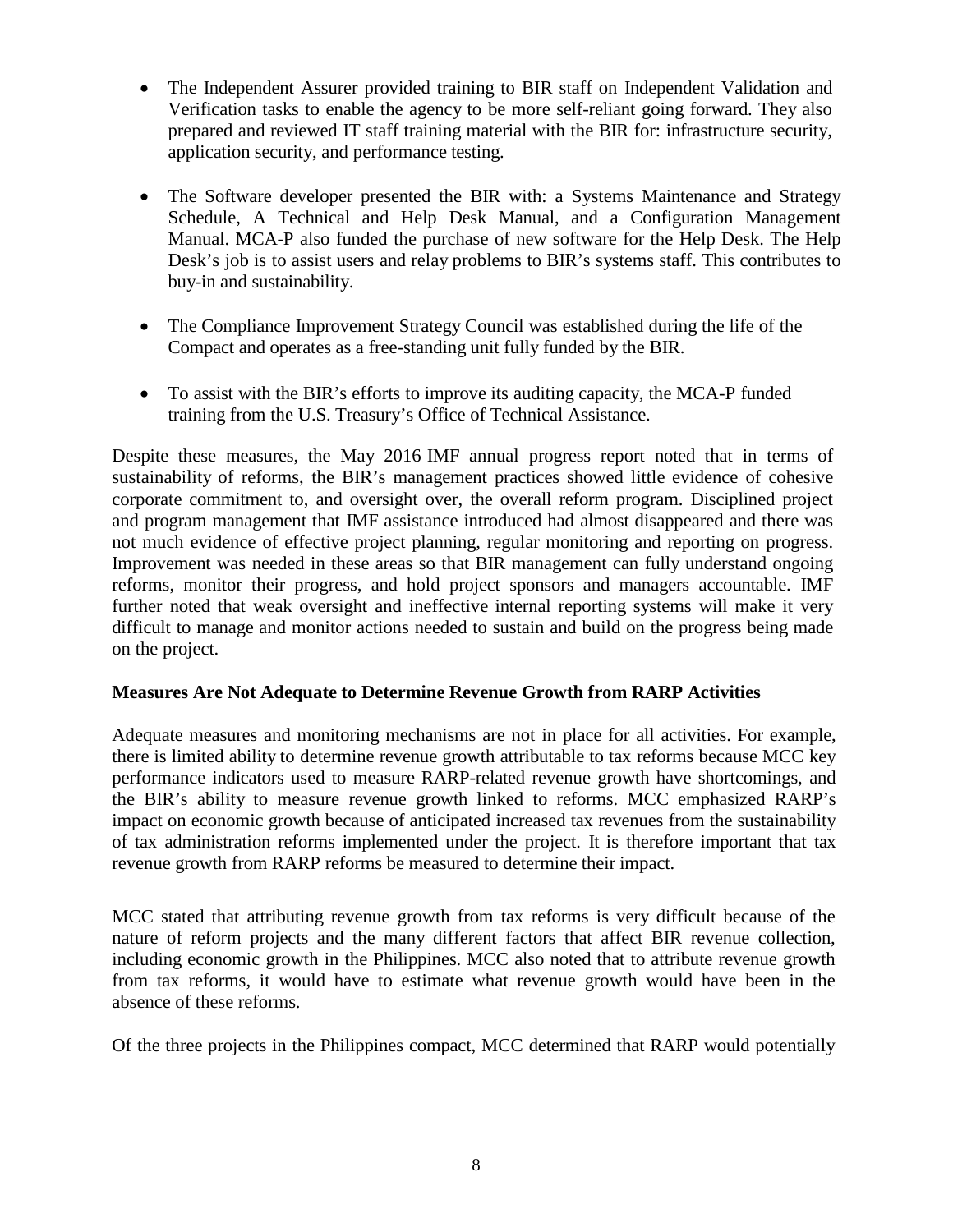have a greater impact on economic growth with an economic rate of return (ERR) of over [4](#page-13-0)0

percent. RARP is national in scope and was anticipated to benefit the majority of the Philippine population because of the project's objective to increase tax revenues over time. Increased revenue, in turn, could be used for social welfare and development programs. MCC, in its Table of Key Performance Indicators for the Philippines compact, estimated a \$160.1 million<sup>5</sup> increase in income over the 20 year life of the investment generated by a projected increase in collected tax revenue and improved efficiency through public sector revenue administration and tax payer compliance.

IMF's 2016 annual progress report recognized the growth in revenue from RARP, noting that the BIR had come a very long way since the inception of the project in January 2011. Revenue performance had improved markedly, new techniques and procedures had been adopted that uncovered very large amounts of outstanding tax debt and identified, through audits, large amounts of undeclared VAT. Successes of the Arrears Management<sup>6</sup> and VAT audit pilots were also noted by the IMF as major highlights during the second phase of the project.

The BIR's reported increase in tax revenue collections from 2012-2014 is shown in the following table.

|                            |                | Table 1<br>Bureau of Internal Revenue (BIR) Tax Collections By Implementing Office<br>CY 2012 to CY 2014<br>(In Million Peso) |                |                               |                |
|----------------------------|----------------|-------------------------------------------------------------------------------------------------------------------------------|----------------|-------------------------------|----------------|
| <b>IMPLEMENTING OFFICE</b> | <b>CY 2012</b> | Growth % from<br>2012 to 2013                                                                                                 | <b>CY 2013</b> | Growth % from<br>2013 to 2014 | <b>CY 2014</b> |
| Large Taxpayers Service    | 649,964.74     | 16%                                                                                                                           | 755,259.42     | 9%                            | 824,511.83     |
| <b>Revenue Region</b>      | 369, 341, 78   | 15%                                                                                                                           | 424,257.05     | 12%                           | 473,749.69     |
| <b>Total</b>               | 1,019,306.52   | 16%                                                                                                                           | 1,179,516.47   | 10%                           | 1,298,261.52   |

As shown in Table 1, tax revenue collections increased by16 percent from 2012 to 2013 and by 10 percent from 2013 to 2014. However, what portion of this revenue growth was directly attributable to RARP is difficult to substantiate. IMF consultants said that IMF's reforms have had an impact in increasing revenue, but that the BIR did not have the ability to specifically identify the increased amount from RARP's activities. MCC acknowledged that revenue attribution to reforms can be difficult in most cases, but identified a few key performance indicators regarding tax revenue from RARP. For example, one indicator identified is revenue from new and existing business registrants. However, MCC did not identify how much revenue was collected from business registrants as a baseline at the beginning of the compact nor a target goal for increased revenue from these registrants at the end of the compact. According to MCC, there was no baseline or target because there was no clear target from the ERR analysis. MCC noted that the benefits in this ERR were driven primarily by indirect benefits that are difficult or impossible to attribute to any particular project activity.

<span id="page-13-0"></span><sup>&</sup>lt;sup>4</sup> To assess a country compact's likely impact, MCC performs economic analysis estimating the compact's ERR and effects on income and poverty. The ERR analysis provides an estimate of the total increase in incomes attributable to a proposed MCC-funded activity relative to the total costs.

<span id="page-13-1"></span> $5$  CLA did not independently audit the estimate of \$160.1 million in income and did not perform additional procedures to determine whether this estimate is materially correct.<br><sup>6</sup> The IMF 2016 progress report noted that, according to data provided by BIR, arrears of approximately PHP 9.2 billion

<span id="page-13-2"></span>was collected from March 2013 to March 2016.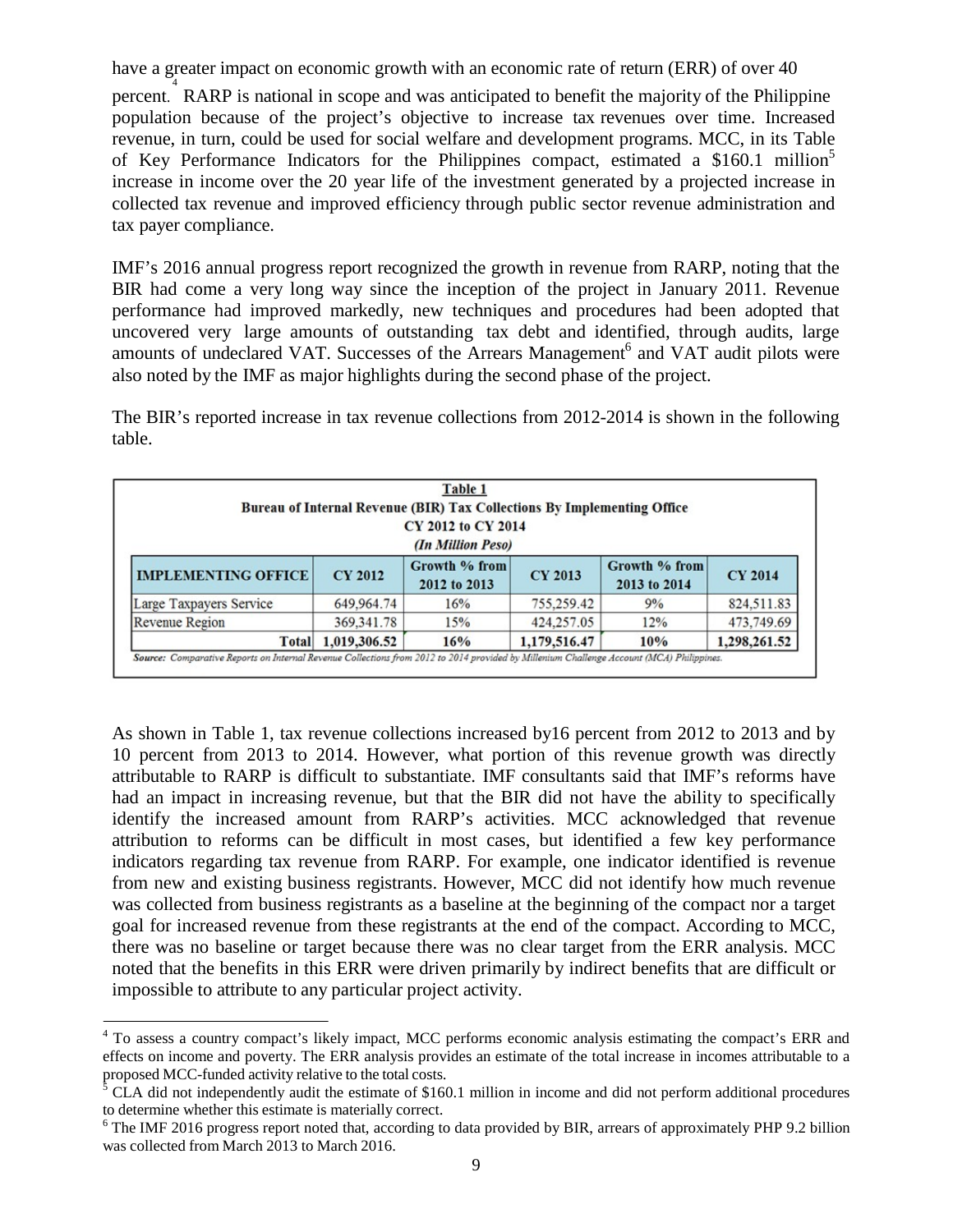MCA-P's Monitoring and Evaluation plan identified as a key question the extent to which RARP has increased tax revenue collection. However, no evaluation study of RARP tax revenue growth was conducted during the compact. MCA-P's Monitoring and Evaluation Director said that studies on RARP during the compact were limited to quantitative and qualitative studies of the 2014 baseline data from surveys of businesses, individual taxpayers, and DOF employees. There were no plans for evaluation studies of tax revenue growth during or after the compact.

In addition, the BIR does not appear to have the ability to measure revenue growth attributable to reforms. The Monitoring and Evaluation Director said that MCA-P had difficulty in obtaining timely information from the BIR on RARP's progress on indicators. According to IMF consultants, while reforms have had some impact in increasing revenue, estimates of the amounts are largely anecdotal because the BIR does not have the ability to identify the specific amounts from RARP's activities. Revenue growth can be caused by a number of factors unrelated to RARP reforms and some of the reforms, like eTIS and CAATTs will not be fully implemented until after the compact.

MCC concurred that attributing revenue growth to the project would be speculative. MCC noted that because the reform project was implemented at either a national level (e.g., Public Affairs Campaign) or within unique Revenue District Offices (metro Manila), there was no counterfactual or control group against which to measure revenue growth (in the absence of the project). According to MCC Monitoring and Evaluation policy, MCC balances the expected accountability and learning benefits with the evaluation costs to determine what type of evaluation approach is appropriate. Impact evaluations are performed when their costs are warranted by the expected accountability and learning. In this case, MCC did not feel that benefits outweighed the costs of a study regarding revenue growth from RARP. If tracking this information is necessary, MCC stated it would monitor the BIR's collection statistics by region to watch the trends in tax revenue.

# **MCC Study Determined Sustainability Planning Can Be Improved**

To help improve the sustainability of compact activities, MCC issued the results of an Operations Review (OR) on sustainability in compact projects in October 2012. The OR emphasized the importance of more rigorous and systematic sustainability planning for country compacts and resulted in a number of key findings and recommendations to improve MCC sustainability planning. Moreover, the OR identified elements critical to sustainability planning that were absent from MCC sustainability planning for RARP. However, according to MCC officials, the OR did not result in binding policy changes or revisions to operational guidance.

One key finding from the OR was that MCC did not have a consistent definition or approach to sustainability, which made it difficult to ensure that sustainability was being incorporated into compacts. One reason provided was that MCC does not explicitly plan for or monitor for sustainability. Another was that once a project moves into implementation, management focus tends to shift away from enhancing design in favor of execution.

The OR recommendations included suggestions to (1) develop a framework for, and to elevate the importance of, sustainability in compact development and implementation, (2) include sustainability plans and contingency plans in compact approval documents, (3) establish methods to monitor for and audit for sustainability, and (4) increase capacity within both the MCC and MCAs to evaluate and assess project sustainability. The OR also noted that the addition of draft sustainability plans and contingency plans in the Investment Memo, Compact, and any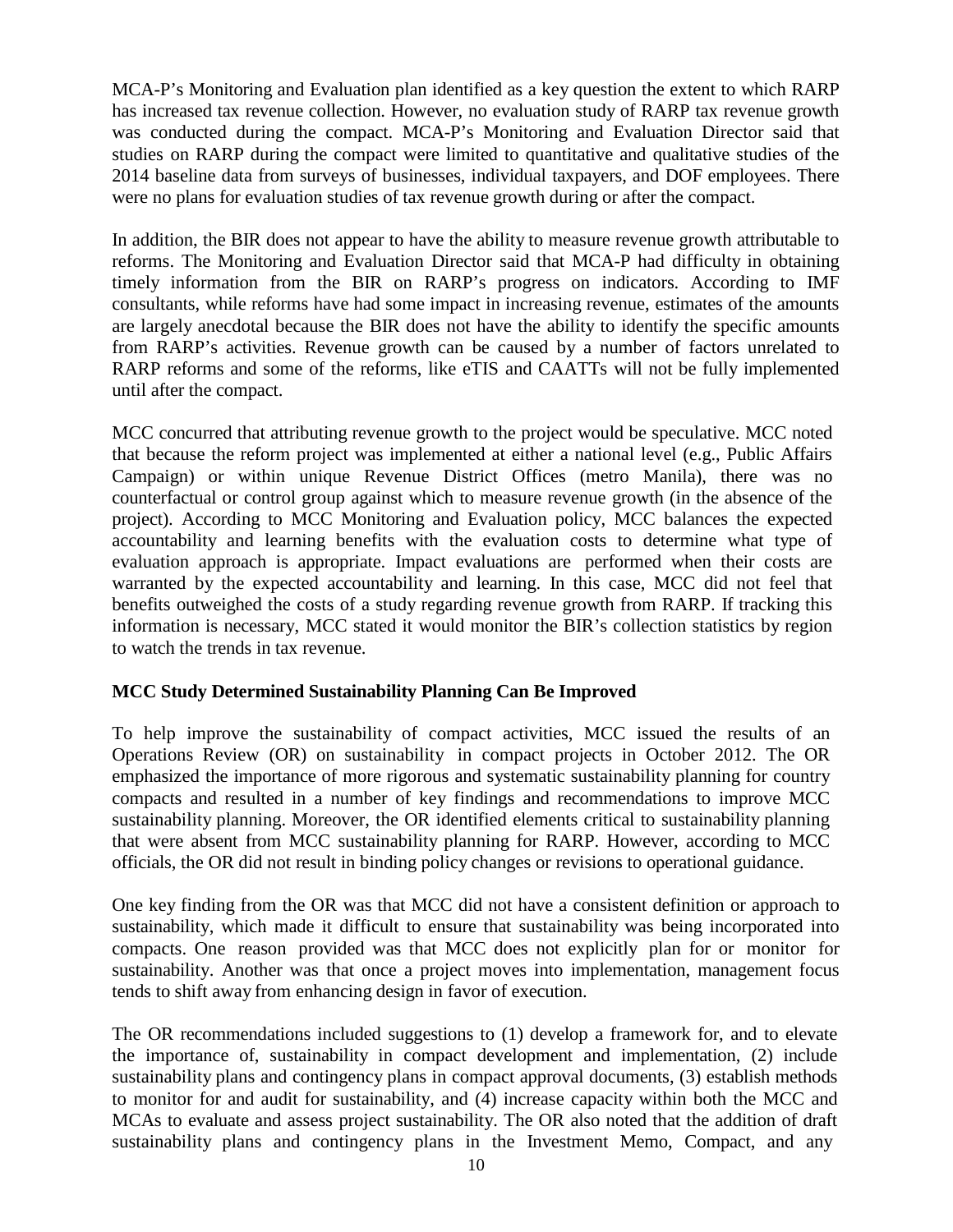Modification Memos that describe risks to the sustainability of project outcomes, mitigants, and proposed options in the event those risks materialize would add value in affirming that due diligence was complete and project design well-articulated. As noted by OR stakeholders, sustainability plans reflected a raised and high standard for MCC and for country partners and beneficiaries so they could gain lasting results.

The OR is applicable to RARP because it identified elements critical to sustainability planning that were absent from MCC and MCA-P sustainability planning for RARP. For example, the OR stated that accountability mechanisms like sustainability plans need to be in place to ensure sustainability and related risks are addressed in project design and implementation. Identifying responsibility for sustainability at both MCC and MCA-P is fundamental to improving the sustainability of outcomes. A framework of what sustainability entails needs to be clearly communicated from the outset of each compact document and any changes to projects must be evaluated and communicated.

Subsequent to the OR, in June 2013, a "MCC Points of Contact practice group" had a series of workshops on the issues presented in the OR and was to develop an action memo on recommendations and next steps. Several MCC Country, Development, and Transaction teams participated to develop best practices and incorporate sustainability planning into the compact lifespan, from development to implementation, closure and beyond. However, according to MCC officials, while some of the OR recommendations have been incorporated in MCC business practices, the review did not result in any binding policy or operational guidance changes. MCC officials stated that the MCC OR findings and recommendations regarding developing standalone sustainability plans for country compacts were not applicable to the Philippines compact because the OR was done about two years after the Philippines compact was signed.

However, MCC has developed sustainability plans for other compacts that identified risks and actions to address risks as called for in the OR. A September 2015 OIG review of MCC's Moldova compact found that sustainability measures could be improved for Water Users Associations Training.<sup>7</sup> In its response to the OIG report, MCC stated that MCC and MCA-Moldova conducted sustainability workshops in Moldova in 2013 to identify the biggest risks to sustainability of compact investments. Following the workshops, MCC and MCC-Moldova developed a sustainability plan in which potential risks were a top priority. As a result of this plan and focus, MCC noted that a strong path to sustainability was established.

Other GAO and OIG reports have also found that MCC could improve sustainability measures. An April 2016 Congressional Research Service report on MCC noted that U.S. Government Accountability Office (GAO) reports on completed compacts have questioned the effectiveness of MCC sustainability efforts it examined[.8](#page-15-1) For example, in a review of MCC transportation infrastructure projects in Georgia and Benin, GAO recommended that to ensure sustainability of compact projects, MCC should evaluate the tools it uses to ensure that partner countries have adequate resources to operate and maintain MCC-funded infrastructure.<sup>9</sup> MCC agreed with the recommendation, but it did not commit to take any action to address the effectiveness of its tools to ensure its projects' sustainability. Appendix II has a listing of OIG reports that have noted problems with the sustainability of MCC compact activities.

<span id="page-15-0"></span><sup>&</sup>lt;sup>7</sup> USAID OIG, Review of the Millennium Challenge Corporation's Transition to High-Value Agriculture Project in Moldova, Report No. M-000-15-005-S, July 28, 2015.

<span id="page-15-1"></span> $^8$  Congressional Research Service, Millennium Challenge Corporation, CRS RL32427, April 5, 2016.

<span id="page-15-2"></span><sup>&</sup>lt;sup>9</sup> Government Accountability Office, Millennium Challenge Corporation: Georgia and Benin Transportation Infrastructure Projects Varied in Quality and May Not Be Sustainable, GAO-12-630, June 27, 2012.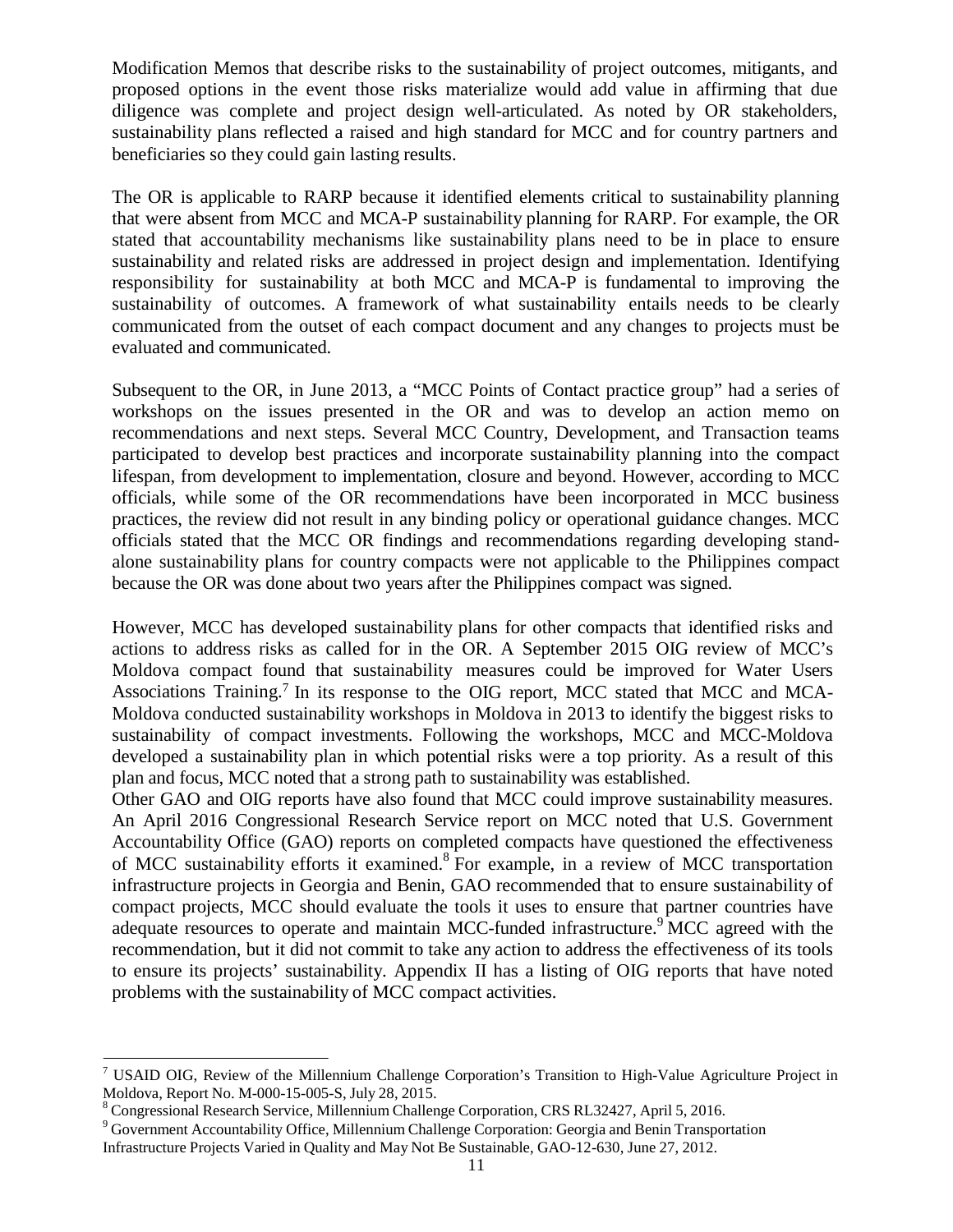# **Sustainability Risks and Challenges for Implementing Key Information Systems**

RARP reforms of the Philippine tax system are dependent on the successful implementation of two critical information systems—eTIS and CMS. The goal of eTIS is to automate and computerize tax administration operations and replace the existing national system, the Integrated Tax System (ITS) in two deliverables with "eTIS-1" to be implemented at selected sites and "eTIS-2" to be the long-term national system. CMS was established to support Department of Finance initiatives to detect and deter corruption within its revenue agencies. RARP provided funding to acquire and customize CMS and to provide training to strengthen its surveillance capacity and increase the number of resolved cases.

Both eTIS and CMS incurred implementation delays during the compact and as discussed below face many significant risks and challenges to being fully implemented. For example, there was no clear vision for what eTIS's full implementation should look like or how CMS would be funded to implement additional system enhancements. Further, without a consolidated plan to manage these implementation and sustainability risks, it will difficult for the Philippine government to ensure the systems are fully implemented and that MCC's investments are sustained after the end of the compact.

# **eTIS**

MCC did not establish clear goals for eTIS implementation. MCC officials said that the compact did not delineate the extent of the system that was required to be completed by the end of the compact. There is no mention in the compact of specific modules, the extent of deployment, or other specification of what eTIS should look like at the end of the compact. According to MCC officials, eTIS implementation was conceived as a "perpetual work-in-progress" with a succession of refinements and new versions of eTIS that would be required for the foreseeable future. As a result, system development will continue after the compact.

The delivery of the eTIS system was to be accomplished with a series of releases to provide "modules" relating to core tax administration functions. These include registration, return filing and processing, collections, remittance and reconciliation, audit and audit case management, some taxpayer accounting, associated reports as well as the necessary batch and online architectures and procedures for system administration. eTIS "optimization" was also necessary to provide the architectural platform upgrade needed to ensure a faster system.

However, there were numerous and lengthy delays to eTIS' deployment to regional pilot offices because of undetected performance issues and testing issues and the BIR lacked a plan to adequately anticipate and adapt to these implementation problems. IMF annual reports noted these delays and raised concern about how they prevented integration with new procedures relating to core tax administration functions. New business procedures developed under the IMF were dependent on the full range of functionality expected under eTIS-2, and their integration with eTIS will now not occur until after the compact. To IMF, this represented "shrinkage" of the original scope of the project from national to only selected office implementation. IMF officials noted that full eTIS optimization and nation-wide rollout would not occur until well after the end of the compact with continuing risks to its sustainability regarding uncertainty of continued funding and adequate technical and procurement support.

There were also a number of changing requirements to the scope of eTIS implementation. MCA-P and BIR contractors did not fulfill requirements to complete, test, or deploy eTIS modules in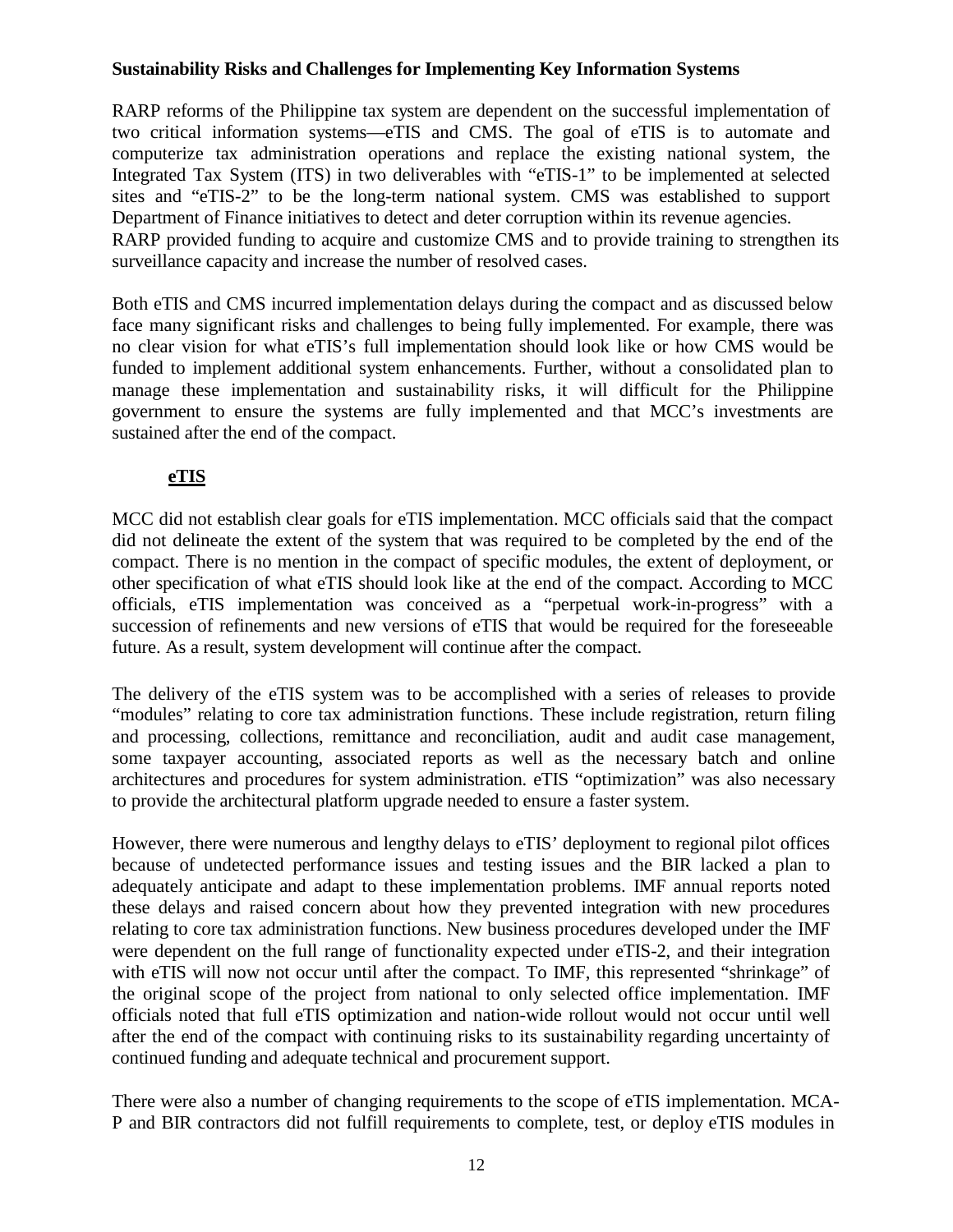accordance with software delivery schedules and performance issues continued. In June 2015, MCC and MCA-P made a decision to scale back on the scope of eTIS because deadlines for key deliverables were not met and bids for procurement for optimization came in above budget. As a result, eTIS-2 and optimization were removed from consideration for compact funding and resulted in a reallocation of MCC funding for eTIS. According to an April 2016 audit of MCC's Fund Accountability Statement, MCC approved the reallocation of \$10.2 million of program funding from RARP to the other projects in the compact.<sup>10</sup> As a result, the BIR lost the opportunity to use \$10.2 million in MCC funding for eTIS's optimization and will now have to use its own funds for this purpose. $11$ 

Infrastructure and performance issues also affected eTIS implementation. According to an April 2016 eTIS go-live assessment done by PricewaterhouseCoopers for MCA-P, inadequate network bandwidth for the BIR offices also impacted the efficiency of business operations for the BIR to facilitate tax filing and increase tax revenue collection.<sup>12</sup> eTIS performance issues and response times were reported by eTIS users at several regional districts and revenue regions. To deal with the slow response times, some users were encoding tax data into Excel spreadsheets and then copying the data into eTIS. BIR officials indicated they were aware of these performance issues and were in discussions to change telecom service providers and reduce the number of network "hops", which is expected to improve system performance. The BIR has also invested in upgrading the bandwidth of all pilot offices during the compact and several other infrastructure upgrades.

According to MCC, as of the compact's end date, May 25, 2016, the core eTIS modules were operational. However, all potential modules and elements of the eTIS-2 system have not been fully implemented and system development will continue after the compact. According to MCC, eTIS implementation was started by BIR prior to the Compact and could not be restarted to reflect new goals so all potential modules were unable to be fully implemented and developed prior to the end of the compact. BIR was only able to fully deploy modules at certain pilot sites. MCC officials state that they are fully aware of the government's challenges in further enhancing the system, but believe that commitments are in place to ensure eTIS implementation is continued.

IMF's 2016 annual report noted that the BIR's schedule for deployment of eTIS-1, its optimization and eTIS-2 procurement means that the legacy system, ITS, will have to remain in tandem with eTIS-1 until at least 2018. Therefore, according to the IMF the BIR will continue for at least another two years to be at risk of an ITS failure. Such an event would also adversely impact the myriad of stand-alone BIR systems that interface with ITS and eTIS databases. According to IMF, there does not appear to be a contingency plan for this situation.

<span id="page-17-0"></span> $10$  Diaz Murillo Dalupan and Company, Certified Public Accountants. Audit of the Fund Accountability Statement of the Millennium Challenge Corporation (MCC) resources managed by Millennium Challenge Account-Philippines for KALAHI-CIDSS Project, Secondary national Roads Development Project and Revenue Administration Reform Project under the Compact Agreement dated September 23, 2010 between MCC and the Government of the Philippines for the period from April 1, 2015 to December 31, 2015. (April 15, 2016).

<span id="page-17-1"></span><sup>&</sup>lt;sup>11</sup> \$9.8 million was reallocated from the BIR RARP activity and \$423,000 was reallocated from the RIPS RARP activity.

<span id="page-17-2"></span><sup>&</sup>lt;sup>12</sup> MCA-P appointed PricewaterhouseCoopers Private Limited (PwC India) as an Independent Assurer for the eTIS-1 project. PwC's scope involved the testing or verifying whether the system delivered by the eTIS-1 supplier was in conformity with the requirements specifications signed off between the BIR and eTIS-1 supplier. PwC conducted a post go-live assessment of the eTIS modules at the select pilot locations of the BIR in February-March 2016.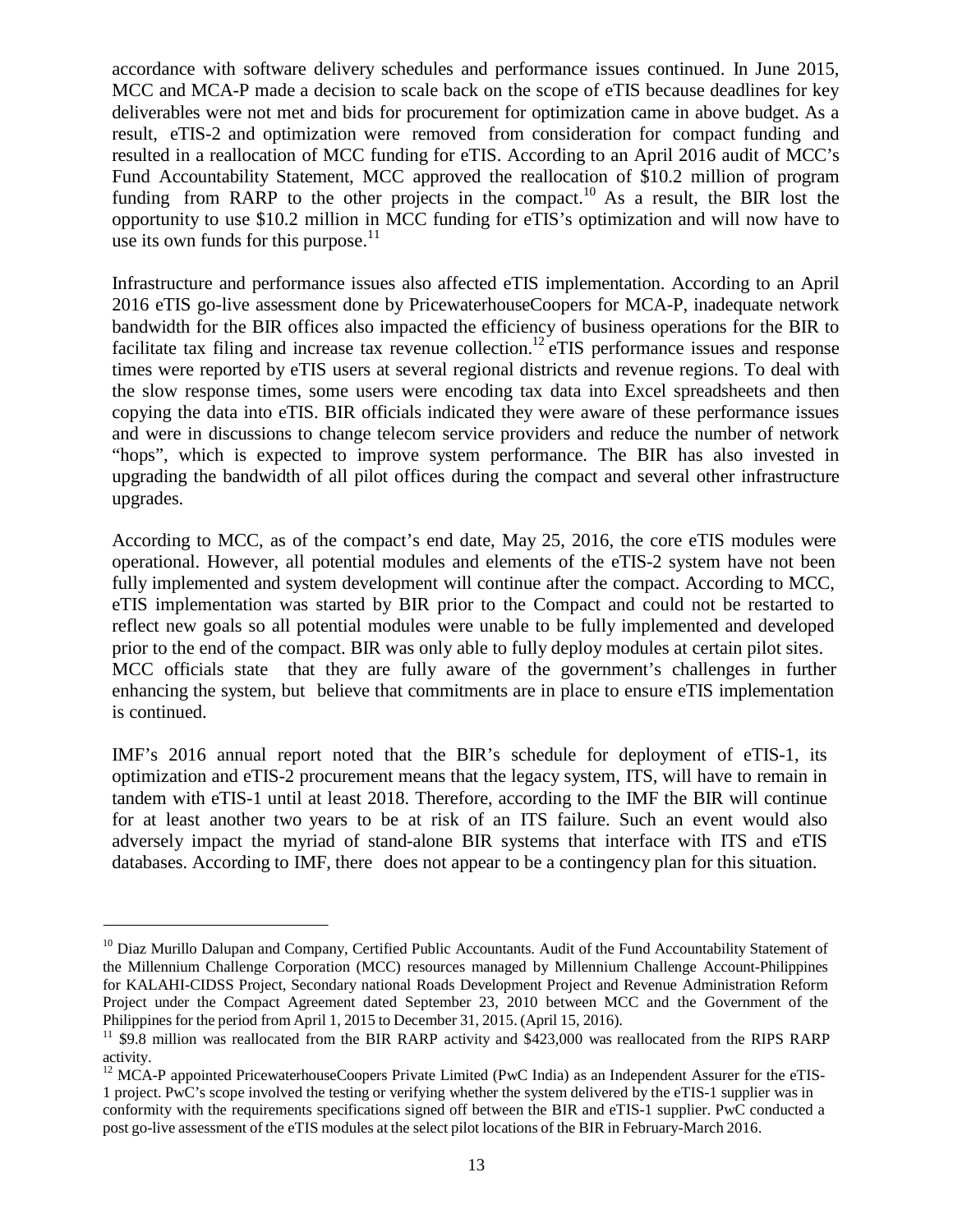# **RIPS CMS**

At the time of our audit, the current RIPS CMS solution was not yet fully mature, and RIPS officials had not identified how CMS would be funded to implement additional system enhancements. RIPS's system development, staffing, and funding challenges have affected the development and continued sustainability of CMS. For example:

- CMS was still in production at the time of our audit and was only in use since December 2015. It was not being used for cases and was still undergoing testing. According to MCC, required data and information for CMS was not yet fully digitized and additional modifications identified could not be tested and implemented before the end of the compact.
- As of May 2016, RIPS staffing was below its authorized level of 35 positions with an actual staffing level of 29 personnel. Limited staffing has affected meeting Key Performance Indicators such as the number of personnel charged with graft, corruption, lifestyle and/or criminal cases and the number of successful case resolutions.
- Future RIPS funding is uncertain, given that annual appropriations have to be approved, resulting in potential maintenance and staffing constraints. According to the RIPS Executive Director, funding has been very limited from the budget. RIPS has submitted proposals in its 2017 budget for increased staffing. MCC acknowledged that the Philippine DOF needs to provide adequate resources to RIPS for its sustainability.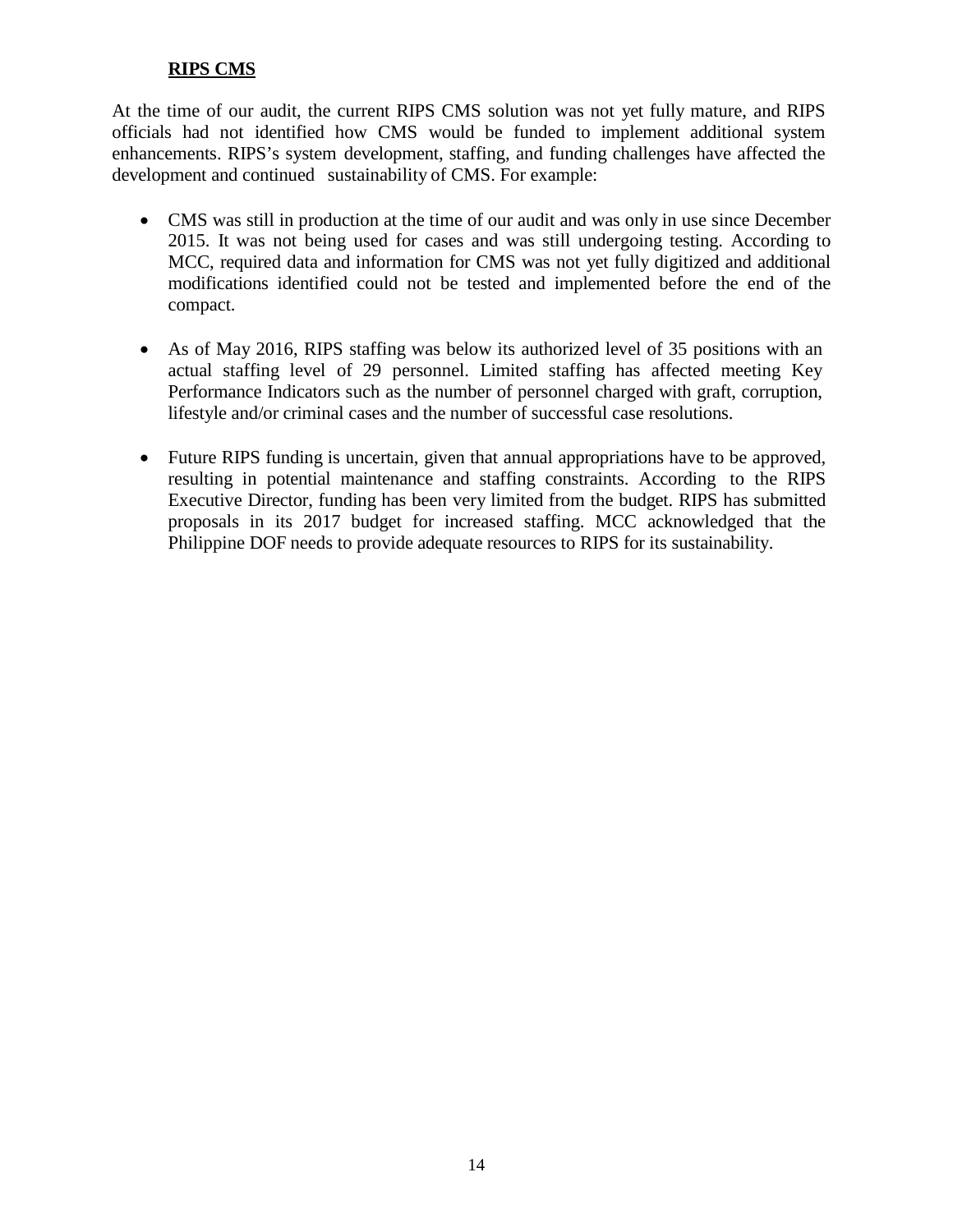#### **CONCLUSIONS**

Ensuring that U.S. taxpayer-funded development projects are fully implemented and then sustained by host governments is a continual challenge to international development agencies. MCC's implementation of RARP activities in the Philippines was no exception. While some sustainability measures were designed and implemented for RARP's activities, the measures were fragmented in various budget and planning documents that will make managing the full implementation and sustainability of MCC's investments in the Philippines difficult.

Past GAO and OIG reports have found that MCC could improve sustainability measures. In an October 2012 Operations Review performed by MCC staff, MCC also acknowledged that it could improve sustainability planning for compacts. One key recommendation was that accountability mechanisms like sustainability plans need to be in place to ensure sustainability and related risks are addressed in designing and implementing project activities. Having such plans that provide (1) a clear vision of goals to be achieved, (2) a mechanism to assess their effectiveness in terms of the completeness, robustness, and cohesiveness of sustainability measures, and (3) a mechanism to monitor and report on the progress of sustainability measures would help lessen the challenges that host governments face in sustaining MCC's activities well after MCC funding has ended.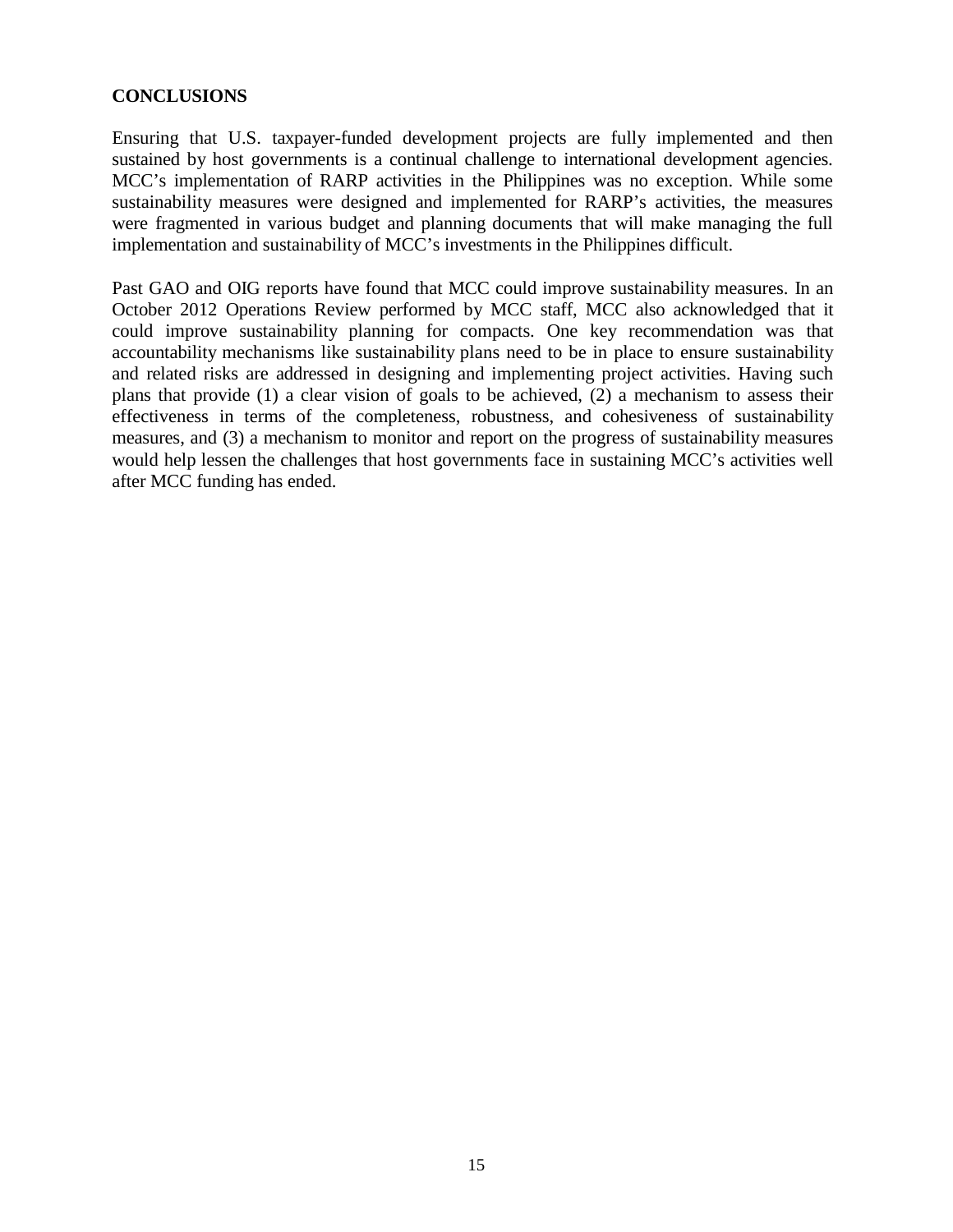#### **RECOMMENDATIONS**

To improve sustainability planning for future Country Compacts, we recommend that MCC's Vice President of Compact Operations:

*Recommendation 1: Develop and implement policy and operational guidance from the findings and recommendations made in its October 2012 Operations Review to improve sustainability planning.*

*Recommendation 2: Develop and implement policy and operational guidance that require countries in future compacts to develop and annually update sustainability plans that specifically identify the risks and challenges to sustainability and proposed options to manage and mitigate these risks, as recommended in the Operations Review. In addition, such plans should establish (1) a clear vision of goals to be achieved, (2) a mechanism to assess their effectiveness in terms of the completeness, robustness, and cohesiveness of sustainability measures and (3) a mechanism to monitor and report on progress of sustainability measures.*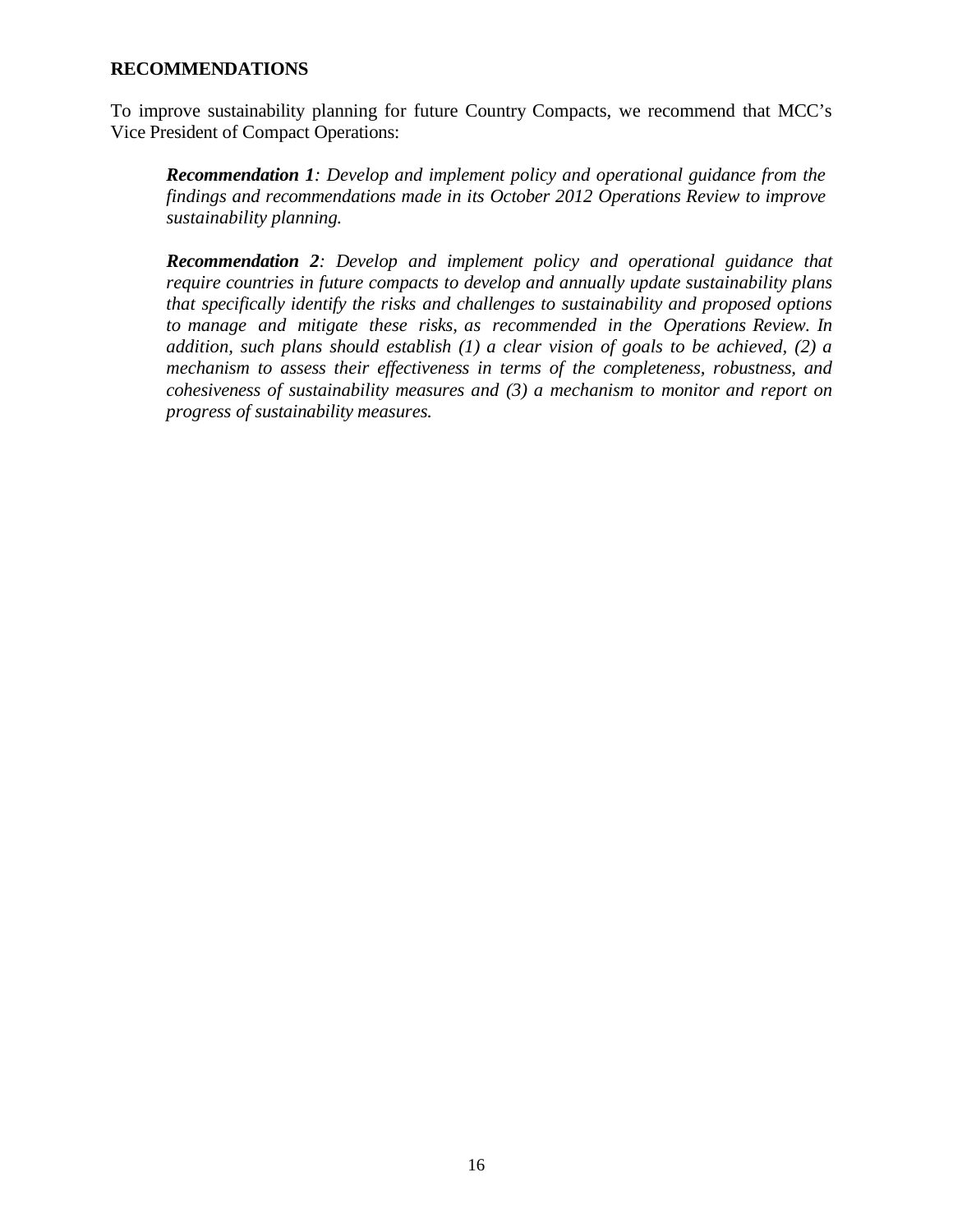## **EVALUATION OF MCC MANAGEMENT COMMENTS ON THE DRAFT REPORT**

We provided MCC with our draft report on December 5, 2016 and on January 6, 2017, received its written response, which is included as an appendix to this report. MCC did not concur with the recommendations as specifically written. However, MCC stated it in its response that it concurred with the spirit of our recommendations, has carefully considered the 2012 OR findings, and is taking action to implement several measures in 2017 to improve MCC sustainability planning for future compacts. With respect to the first recommendation on developing and implementing policy and operational guidance from the OR to improve sustainability planning, MCC stated that it is developing several guidance documents in 2017 to respond to concerns raised in the OR regarding sustainability. With respect to the second recommendation on developing and implementing policy and operational guidance requiring countries in future compacts to develop and annually update sustainability plans, MCC stated it will convene a working group to develop guidance for the oversight of sustainability planning and implementation. MCC plans to approve new guidance in the fall of 2017.

MCC did not concur with our findings as written that (1) creation of single, consolidated sustainability plan is the best way to ensure effective mitigation of sustainability risks, (2) MCC cannot determine revenue growth directly attributable to RARP, and (3) reliance on an internal MCC review document from 2012 (the OR) as the basis for formulating recommendations on sustainability. With respect to the first finding, MCC stated the MCA-P and BIR held extensive discussions about sustainability planning during the compact and developed sustainability measures that were memorialized in the Program Closure Plan drafted after our audit fieldwork and prior to the compact end date. We recognized that these measures addressed sustainability but, we believe that consolidating sustainability efforts is a best practice for the reasons set out in the report. With respect to the second finding, MCC noted the difficulty in attributing revenue increases to the RARP program with precision because RARP was a reform initiative of national scope in a sector influenced by many variables.

MCC also noted that tax arrears collection was one area where the link between reform and significant increased revenue is stronger. Our audit report recognized these challenges and the success of the arrears collections. With respect to the third finding, MCC stated that it is incorrect to assume that OR recommendations represent best practices that require corrective action, rather the OR documents are internal documents meant to stimulate discussion on areas of risk facing the agency. Nevertheless, as noted in the report, stakeholders such as MCC Country, Development, and Transaction teams participating in the OR characterized the effort as developing best practices to improve sustainability planning over the compact lifespan. As noted above, in response to our recommendations, MCC is taking steps to improve sustainability planning in future compacts.

We have reprinted MCC's comments in appendix III. We have also incorporated technical comments from MCC in our report where appropriate.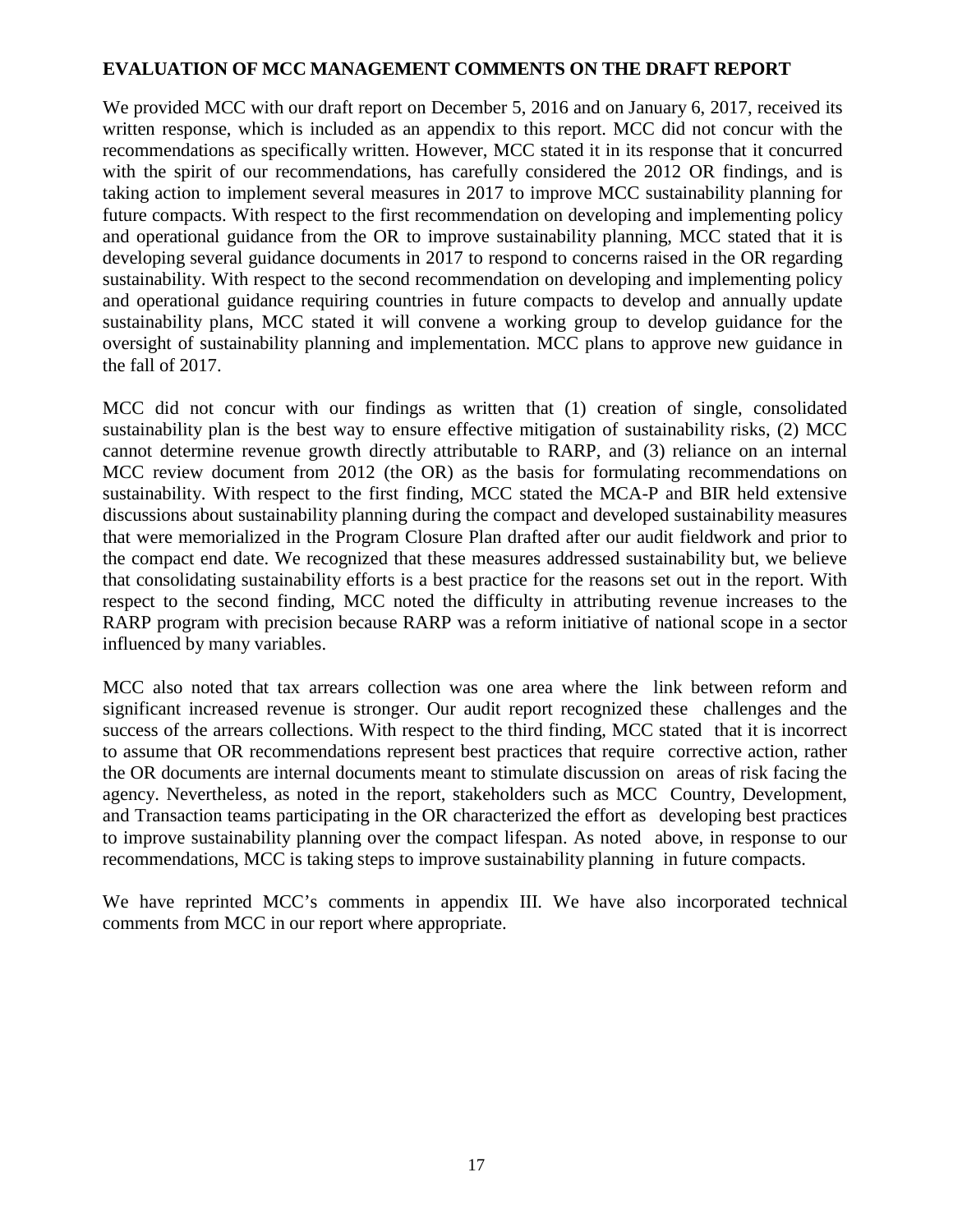# **APPENDIX I - SCOPE AND METHODOLOGY**

#### **Scope**

Our audit objective was to determine whether the Millennium Challenge Corporation (MCC) and MCA-P designed and implemented sustainability measures for RARP activities through the implementation of the electronic Tax Information System (eTIS) and the Case Management System (CMS) to improve tax administration and anti-corruption policies and practices.

We conducted this performance audit in accordance with Government Auditing Standards. Those standards require that we plan and perform the audit to obtain sufficient, appropriate evidence to provide a reasonable basis for our findings and conclusions based on our audit objective. We believe that the evidence obtained provides a reasonable basis for our findings and conclusions based on our audit objectives.

#### **Methodology**

In planning and performing the audit, we reviewed documentation related to the Philippines Compact, MCC sustainability studies and practices, MCC and MCA-P monitoring and evaluation of RARP, the BIR activities in implementing eTIS, computerized automated auditing tools and techniques, and the Public Awareness Campaigns, RIPS implementation of the Case Management system, its staffing, and caseload, and IMF technical assistance related to RARP. We also reviewed several GAO and USAID OIG reports on MCC's funding of compacts in other countries.

We conducted our fieldwork at MCC's headquarters in Washington, D.C. from December 2015 to May 2016, and conducted site visits in Manila, Philippines from April 18-29, 2016. While in the Philippines, we visited the offices of the MCA-Philippines, the Philippine Government Bureau of Internal Revenue and its Revenue Regions 5, 6, and 8, and Revenue District Offices 47, 49, and 50 in the metro Manila area. We also visited the office of RIPS in the Philippine Government Department of Finance and met with the IMF technical advisor and consultants in Manila.

To answer the objective, we interviewed MCC, MCA-P, Philippine Government officials in BIR and RIPS, and the IMF technical assistance advisor and consultants to collect and evaluate information on (1) implementation of eTIS, CAATTs, and CMS to reengineer and computerize its tax administration policies, (2) sustainability measures and plans developed for these activities, (3) progress of the RIPS in addressing corruption in revenue agencies, and (4) monitoring and evaluation of these activities. We also reviewed and analyzed documentation associated with these activities to gain an understanding of project design, implementation, and risks and challenges to their implementation and sustainability. As noted above, we also conducted site visits at selected Revenue Regional offices and Revenue District offices to assess implementation and expansion of these activities and reforms at regional offices.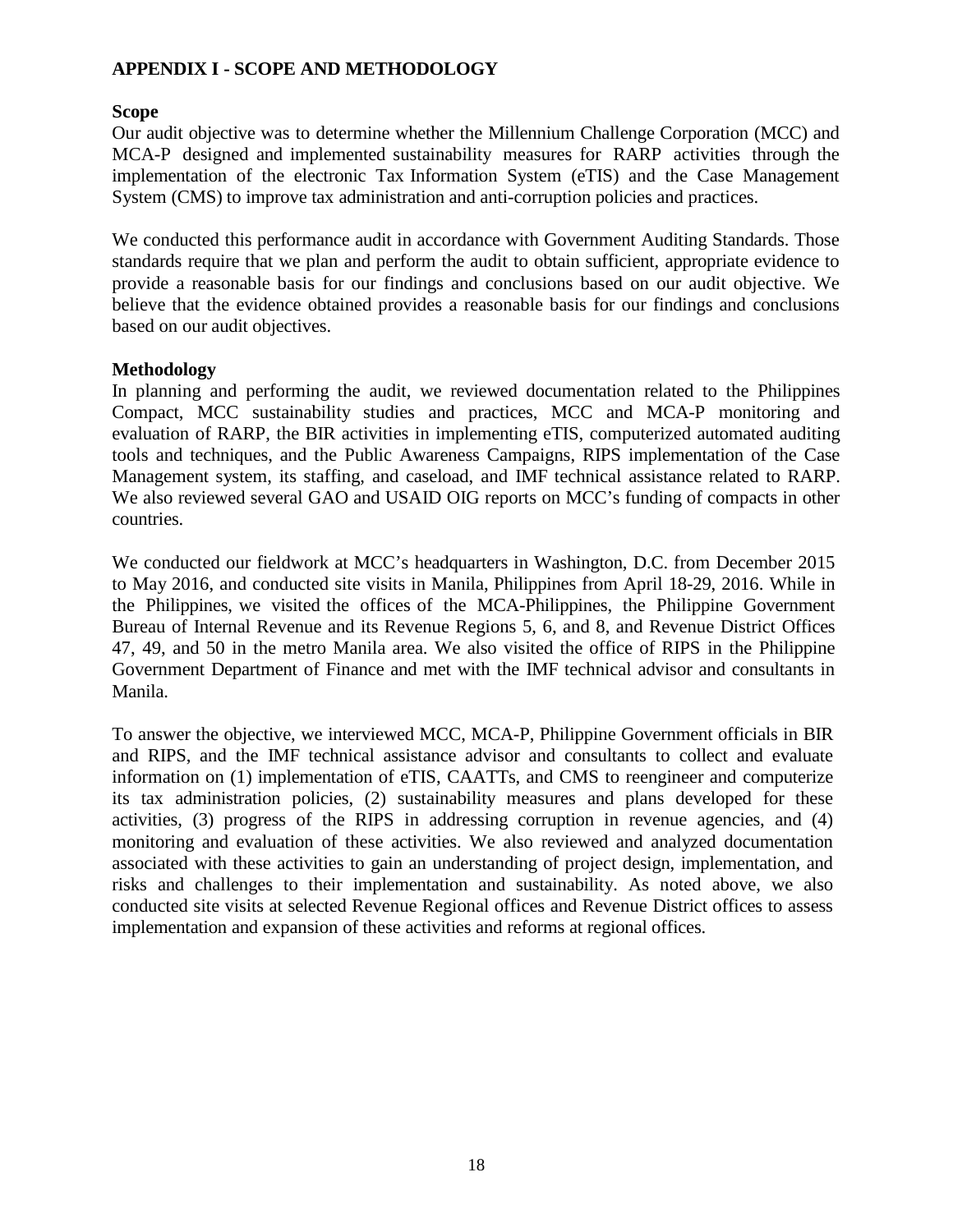# **APPENDIX II - USAID OIG REPORTS NOTING MCC COMPACT SUSTAINABILITY ISSUES**

- 1. *Review of the Millennium Challenge Corporation's Transition to High-Value Agriculture Project in Moldova, Report no. M-000-15-005-S, July 28, 2015*. The OIG reported that the sustainability of irrigation systems was at risk because the water user associations charged with managing and maintaining them had not received all planned training or experience on operating them.
- 2. *Review of the Millennium Challenge Corporation-Funded Small-Scale Fisheries Project in Morocco, Report No. M-00-15-004-S, March 30, 2015*. The OIG reported that the sustainability of certain project activities was at risk. Under the first Morocco compact, 15 of 30 completed fishery infrastructure projects were not operational (fully functioning) at compact end, including boat landing sites, ports, and wholesale fish markets. Delivery of planned sustainability benefits would not occur unless the projects become operational.
- 3. *Audit of the Millennium Challenge Corporation-Funded Program in Namibia, Report No. M-000-14-002-P, December 17, 2013*. The OIG found that MCC needed to improve the quality of construction and renovation of schools in Namibia. The drainage around the new schools and latrines was not always sufficient to prevent flooding caused by heavy rains and masonry workmanship was of poor quality. Improved project execution could better ensure the long-term sustainability of the schools.
- 4. *Audit of the Millennium Challenge Corporation-Funded Program in Senegal, Report No. M-000-13-001-S, March 18, 2013*. The OIG found that funds made available by the Senegalese Government were inadequate to provide annual maintenance for an MCCfunded roads project. Similarly, the long-term sustainability of MCC-funded irrigation works was also at risk due to inadequate maintenance services and funding. OIG also reported that MCC is taking action to ensure that adequate funding is available to maintain the investments in roads and irrigation.
- 5. *Audit of the Millennium Challenge Corporation-Funded Fruit Tree Productivity Project in Morocco. Report No. M-000-12-005-P, June 16, 2012*. The OIG found that the sustainability of an MCC-funded fruit tree productivity project in Morocco was at risk because olive trees may receive less maintenance than outlined in the project's design.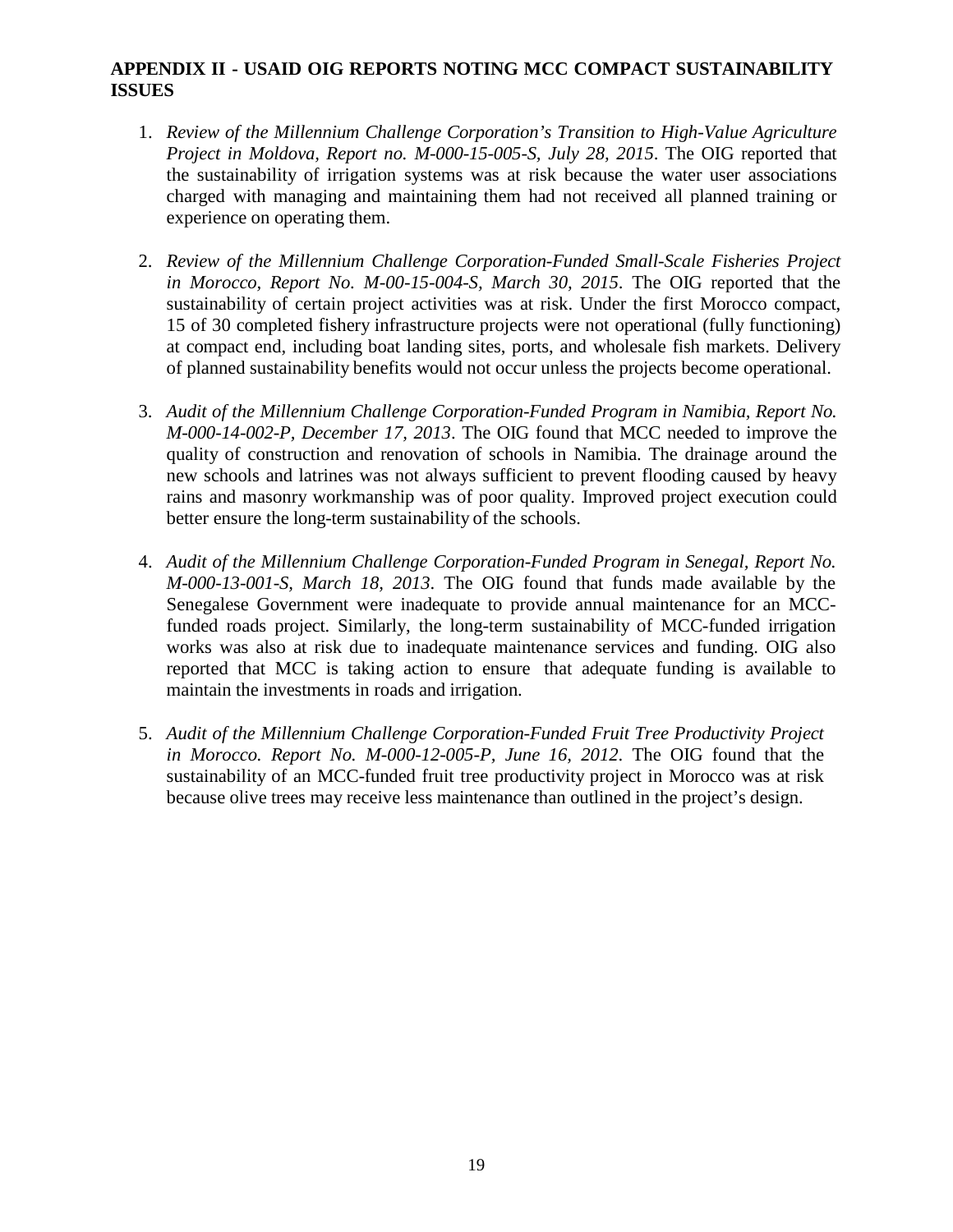# **APPENDIX III – MCC MANAGEMENT COMMENTS**



# **MEMORANDUM**

| Date: | January 6, 2017                                                                                                                                                         |  |  |  |  |
|-------|-------------------------------------------------------------------------------------------------------------------------------------------------------------------------|--|--|--|--|
| To:   | Donell Ries<br>Deputy Assistant Inspector General for the Millennium Challenge Corporation                                                                              |  |  |  |  |
| From: | KvehKim<br>Kyeh Kim<br>DigitallysignedbyKyehKim<br>DN:cn=KyehKim,o=MillenniumChallengeCorporation, ou=DCO,<br>email=kimk@mcc.gov,c=US<br>Date:2017.01.0616:16:01-05'00' |  |  |  |  |
|       | Acting Vice President, Department of Compact Operations<br>Millennium Challenge Corporation                                                                             |  |  |  |  |

Subject: MCC Management Response to Report No. M-000-17-00X-C

The Millennium Challenge Corporation (MCC) appreciates the opportunity to respond to the Office of Inspector General's (OIG) draft report on sustainability planning in the Revenue Administration Reform Project funded under MCC's compact with the Republic of the Philippines, prepared by the independent certified public accounting firm of CliftonLarsonAllen LLP (CLA), under contract with OIG. MCC thanks the auditors for incorporating a number of MCC's August 5, 2016 comments on CLA's Exit Conference document in the draft audit report, including the listing of ten examples of the extensive measures integrated throughout all facets of the Revenue Administration Reform Project (RARP) to sustain the investments and benefits of the project.

MCC agrees that attention to sustainability throughout the compact lifecycle is critical. MCC's efforts to improve the sustainability of our programs are ongoing, and the agency has given careful consideration to how the analysis offered by this audit may strengthen our work. At the same time, MCC maintains differences of opinion with respect to several aspects of this particular audit. Specifically:

- MCC does not concur with CLA's assertion that creation of a single, consolidated sustainability plan is necessarily the best way to ensure effective mitigation of sustainability risks in all instances;
- MCC does not concur with CLA's assertion that MCC cannot determine revenue growth that is directly attributable to RARP, and that this represents a failure of MCC's monitoring function; and
- MCC does not concur with CLA's reliance on an internal MCC review document from 2012 as the basis for formulating recommendations on sustainability.

The logic and evidence underpinning MCC's positions on these three key elements are elaborated below.

1099 Fourteenth StreetNW **|** 7th Floor **|** Washington **|** DC 20005 **|** P: (202) 521-3600 **|** [WWW.MCC.GOV](http://www.mcc.gov/)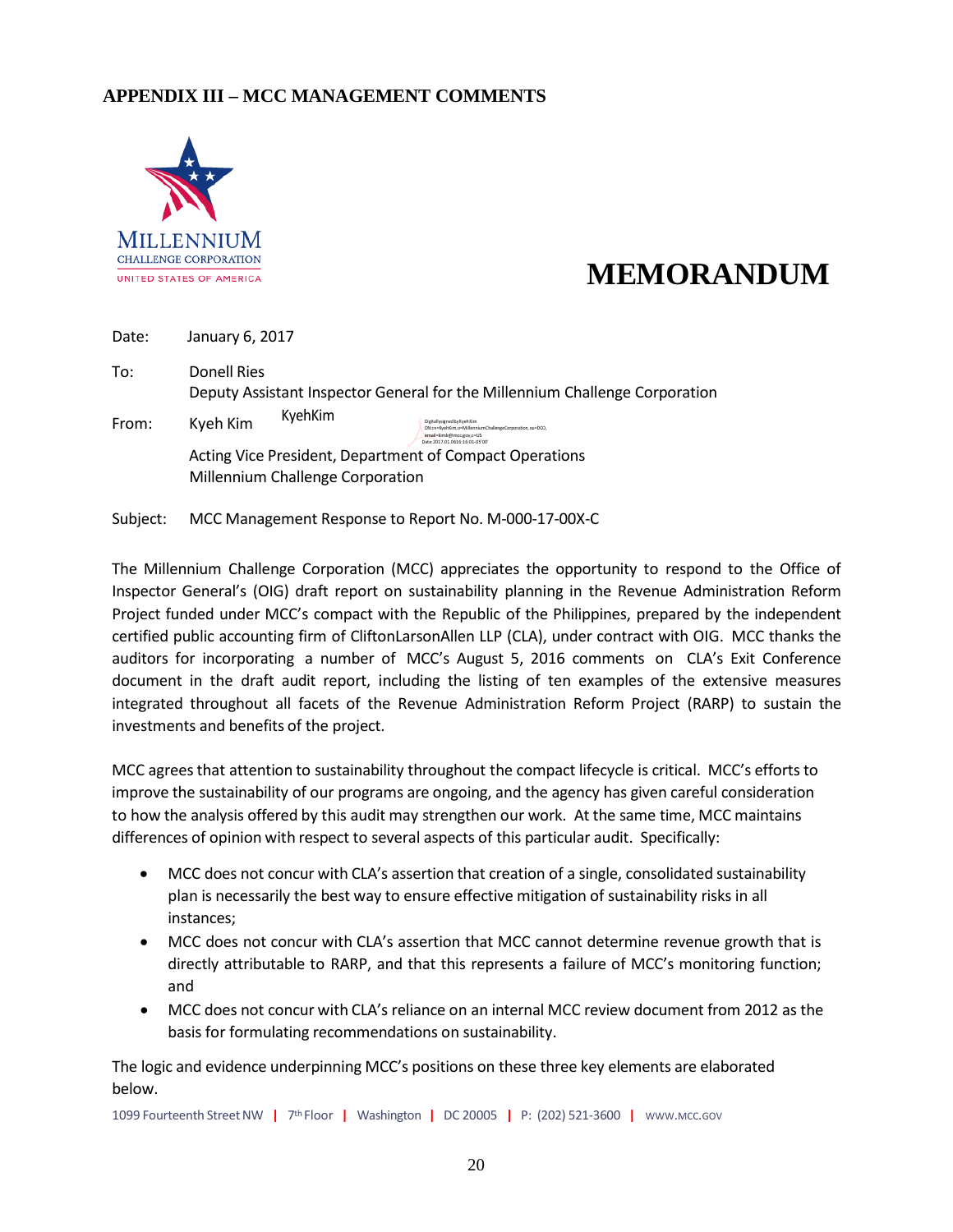#### **MCC integrated sustainability planning throughout design and implementation, and compiled all relevant ongoing commitments and understandingsinto the Program Closure Plan.**

CLA asserts that that MCC did not require the Bureau of Internal Revenue (BIR) or the Revenue Integrity Protection Service (RIPS) to develop sustainability plans and asserts that the absence of a single, consolidated sustainability plan constitutes a weakness in MCC's sustainability planning process. MCC continues to believe this assertion places form over substance, while underplaying significant actions and commitments undertaken to ensure program sustainability.

The Philippines Program Implementation Agreement included several conditions precedent that were specifically designed to demonstrate commitment from the Government of the Philippines and to improve the likelihood that RARP's reforms would be sustainable. This included clear requirements for certain staffing and funding levels for the relevant office within BIR, as well as for RIPS. The compact also included certain covenants to be maintained for the duration of the compact to ensure that, among other things, RIPS was fully exercising its authority to proactively pursue graft-related programs, policies, and procedures. In addition, during RARP implementation, MCC and MCA-P specifically sought and successfully received a letter from the BIR Commissioner committing the BIR to continuing post-compact funding for eTIS enhancements. MCC and MCA-P also successfully pushed BIR to transfer money for the procurement of follow-on eTIS software development resources to a separate unit to ensure availability of funds after compact closure.

Under MCC's guidance, MCA-P and BIR held extensive discussions about sustainability planning at every step of implementation. Such discussions included a 2014 workshop to develop a strategic plan that specifically included sustainability measures. The results of the workshop formed part of the MCA-P strategic work plan for 2015 and up to the end of the closure period, and were memorialized in the Program Closure Plan (PCP) that MCA-P drafted subsequent to the audit fieldwork and prior to the compact end date. As a result of MCA-P's intentional and strategic sustainability planning with BIR, numerous sustainability measures were developed and woven directly into RARP. Such measures were comprehensive, covering areas including staffing (e.g., 283 positions created and funded by BIR); training (e.g., training programs for staff developed and executed); infrastructure (e.g., dedicated office space secured for expanded services under RARP); technology (e.g., software acquired to enhance BIR operations, IT staff training materials developed); and funding (e.g., commitment secured from BIR and Secretary of Finance that BIR would continue eTIS implementation "to achieve the activity's postcompact objectives").

In addition, MCC recorded BIR's key sustainability commitments and consolidated relevant documents into a single packet for transmission to the Philippine government at close-out. For example:

- The Program Closure Plan (PCP) memorialized key sustainability measures and commitments that MCC and MCA-P developed jointly in consultation with BIR;
- An August 24, 2016 "Implementation Letter regarding Approval of the Program Closure Plan" outlined BIR's commitment to "continue the implementation of eTIS after the compact and will roll out eTIS' respective components to achieve the activity's post-compact objectives." MCC ensured that the letter was countersigned by the Minister of Finance;
- MCC's Post-Compact Monitoring & Evaluation (M&E) plan captured key post-compact sustainability measures, including for the Philippine government to monitor and report on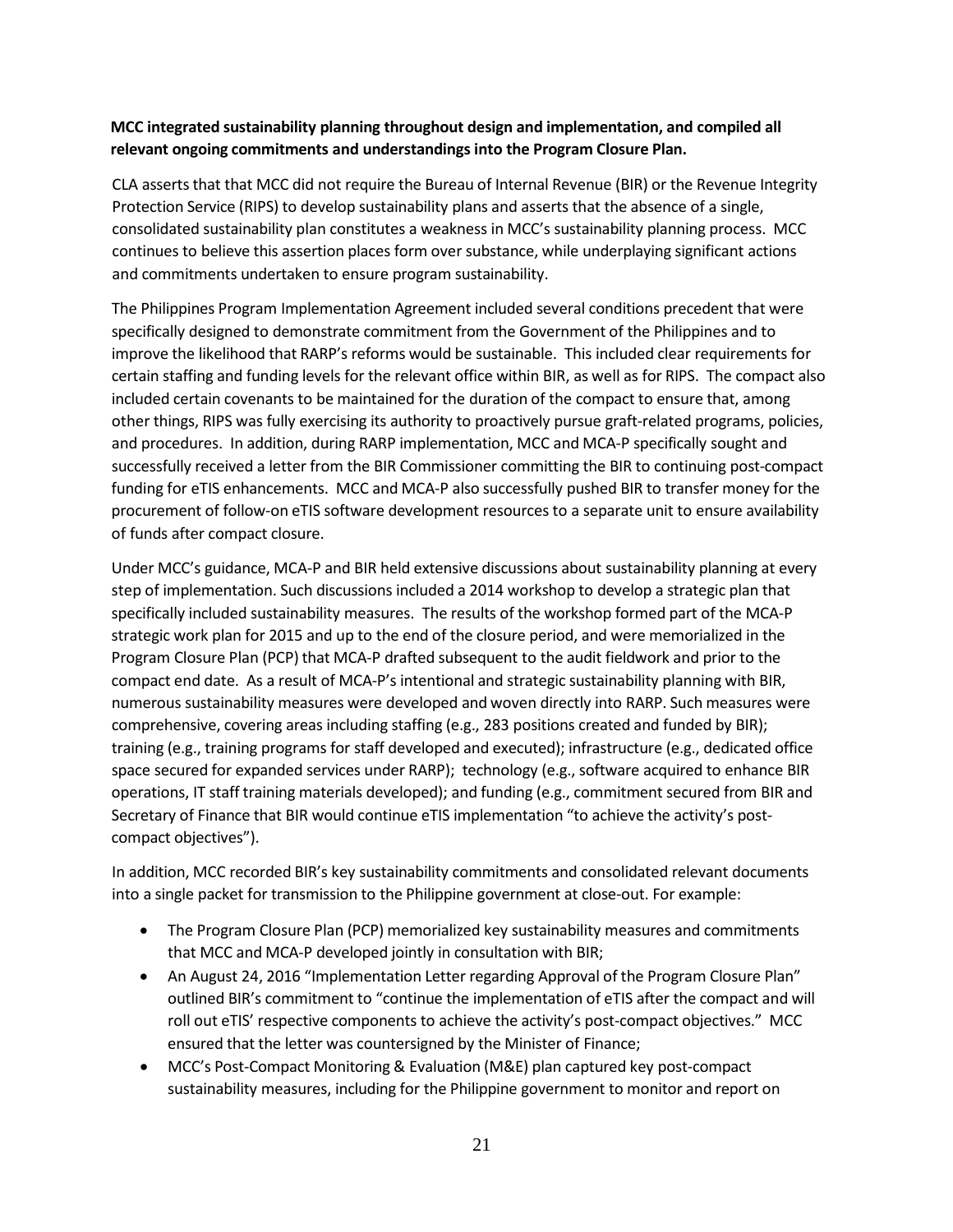"progress of additional work agreed with the BIR to further enhance the capability of eTIS and the usage of CAATTS." (p. 1 of Post-Compact Monitoring and Evaluation Plan). MCC ensured that an M&E letter adopting the Post-Compact M&E Plan was signed by BIR and countersigned by the Secretary of Finance; and

• On October 11, 2016, MCC sent a letter entitled "Compact Closure, Sustainability, and Post-Compact Engagement" to the Secretary of Finance that reinforced MCC's expectations on sustainability. The accompanying 236-page packet included the aforementioned documents, as well as other records to help the Philippine government track its continuing obligations.

MCC has, and will continue to, closely monitor RARP and the Philippine government's work on postcompact sustainability to the greatest extent permitted by MCC's statute.

Rather than fully recognizing the evidence presented to demonstrate the many sustainability measures that have been integrated into the project, CLA asserts, without providing supporting evidence, that RARP's integrated approach to sustainability planning is less effective than a standalone sustainability plan.

### **MCC's decision to forego a costly impact evaluation was reasonable as a matter of business judgment, and, given the ability to directly attribute sufficient revenue growth, to provide economic justification for the investment.**

CLA asserts that MCC cannot determine revenue growth that is directly attributable to RARP with precision, and that this represents a failure of MCC's monitoring function. MCC disagrees with CLA's conclusion.

MCC's investment criteria require an estimated economic rate of return (ERR) of 10%, and estimates of the ERR for RARP exceeded 40%. In estimating this ERR, MCC assumed the project will increase the revenue share in GDP from 9.6% to 9.9% (about \$400 million, or 20 billion PHP) over a period of 8 years.

In the Monitoring and Evaluation Plan on the MCC's website, Annex B, "Indicators Definition and Tracking Tables," for the indicator "Revenue from new and existing business registrants", there are a baseline of PHP 822,624 million and a year five *target* of PHP 1,969,999 million. The year five *actual* for this indicator was PHP 1,441,571 million. The actual minus the baseline represents an increase of PHP 618,947 million. MCC would not be able to attribute this increase to the project, though, because BIR revenue collection has been growing annually from between -3% to 20% since 2004. This indicator is an important one because it alerts MCC to the trend in tax revenues during the project.

|      | <b>BIR Revenue</b><br>Collection | Percent<br>change<br>(annual) |                                     |
|------|----------------------------------|-------------------------------|-------------------------------------|
| 2004 | 469,587,360,000                  |                               | 2004 to 2009 data from BIR website: |
| 2005 | 544,306,730,000                  | 16%                           |                                     |
| 2006 | 653,281,950,000                  | 20%                           |                                     |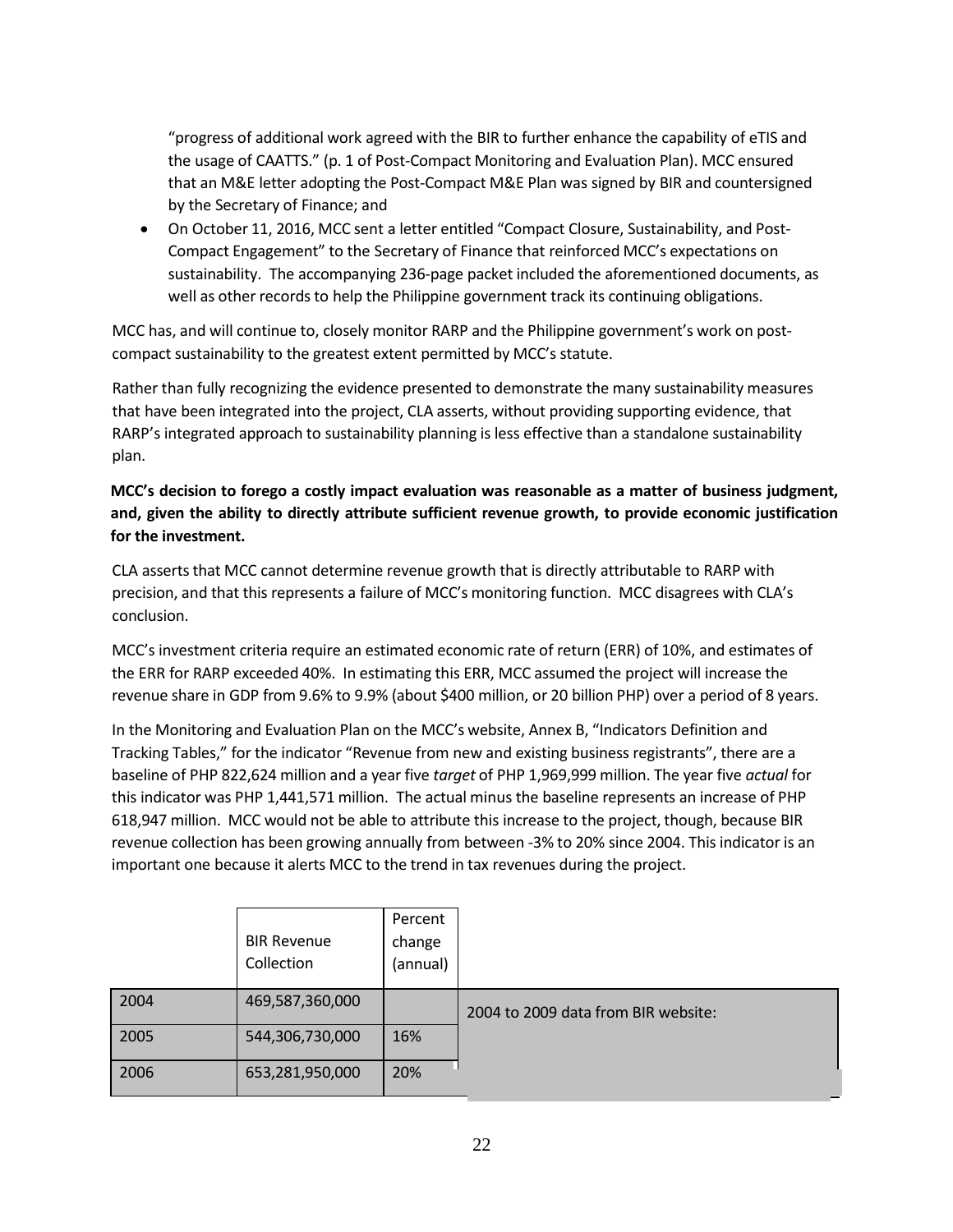| 2007          | 717,233,580,000   | 10%   |                                                 |
|---------------|-------------------|-------|-------------------------------------------------|
| 2008          | 780,055,790,000   | 9%    |                                                 |
| 2009          | 755,561,370,000   | $-3%$ |                                                 |
| 2010          | 822,624,000,000   | 9%    |                                                 |
| 2011          | 924,146,000,000   | 12%   |                                                 |
| 2012          | 1,057,920,000,000 | 14%   | 2010 to 2015 data from Indicator Tracking Table |
| 2013          | 1,216,660,000,000 | 15%   | data submitted by MCA Philippines               |
| 2014          | 1,334,760,000,000 | 10%   |                                                 |
| 2015          | 1,441,571,450,000 | 8%    |                                                 |
| Year-5 Target | 1,969,999,000,000 |       |                                                 |

To attribute the 20 billion PHP increase in revenue predicted by the project, the impact evaluation would have to be able to identify a 20 billion PHP increase in a revenue trend that is already increasing by up to about 100 billion PHP annually.

It is difficult to assign revenue increases to the RARP program with surgical precision because RARP was a reform initiative of national scope (i.e.: no counterfactual or control group) in a sector influenced by many variables. According to MCC's Monitoring and Evaluation Policy (page 18), MCC defines Impact Evaluation as "a study that measures the changes….that are *attributable* to a defined intervention. Impact evaluations require a credible and rigorously defined counterfactual…." MCC exercises business judgment in determining which impact evaluations are appropriate, balancing expected accountability and learning benefits against the evaluation costs. In this case, MCC believed that a costly Impact Evaluation to calculate precise impact was not appropriate. Even though there was no Impact Evaluation, MCC did track important indicators and project performance via the Monitoring and Evaluation Plan and IMF reports.

There are some aspects of the RARP project that were added after the original ERR was calculated, like arrears collection, for which the link between the reform and the increased revenue is stronger. The amount of revenue that BIR raised after CY2014 was very significant. In particular:

- The total arrears inventory grew **19.6%** from December 2014 to December 2015 alone. The increase in the debt inventory from December 2011 to December 2015 was PHP 143.75 billion  $[52.88 \text{ bn}^1]$ , or 164 percent, for a total debt inventory of PHP 380.22 billion [\$7.62 bn]. Of the total outstanding debt, 44 percent [\$3.36 bn] has been assessed as potentially recoverable.
- From January 2013 to December 2015 alone, additional VAT deficiency assessments were issued for PHP 22.86 billion [\$458.2 mn], and actual collections were PHP 5.19 billion [\$104 mn]. Broken down by year:

<sup>&</sup>lt;sup>1</sup> All conversions to USD assume exchange rate of 49.89 PHP per USD (fx rate as of December 21, 2016).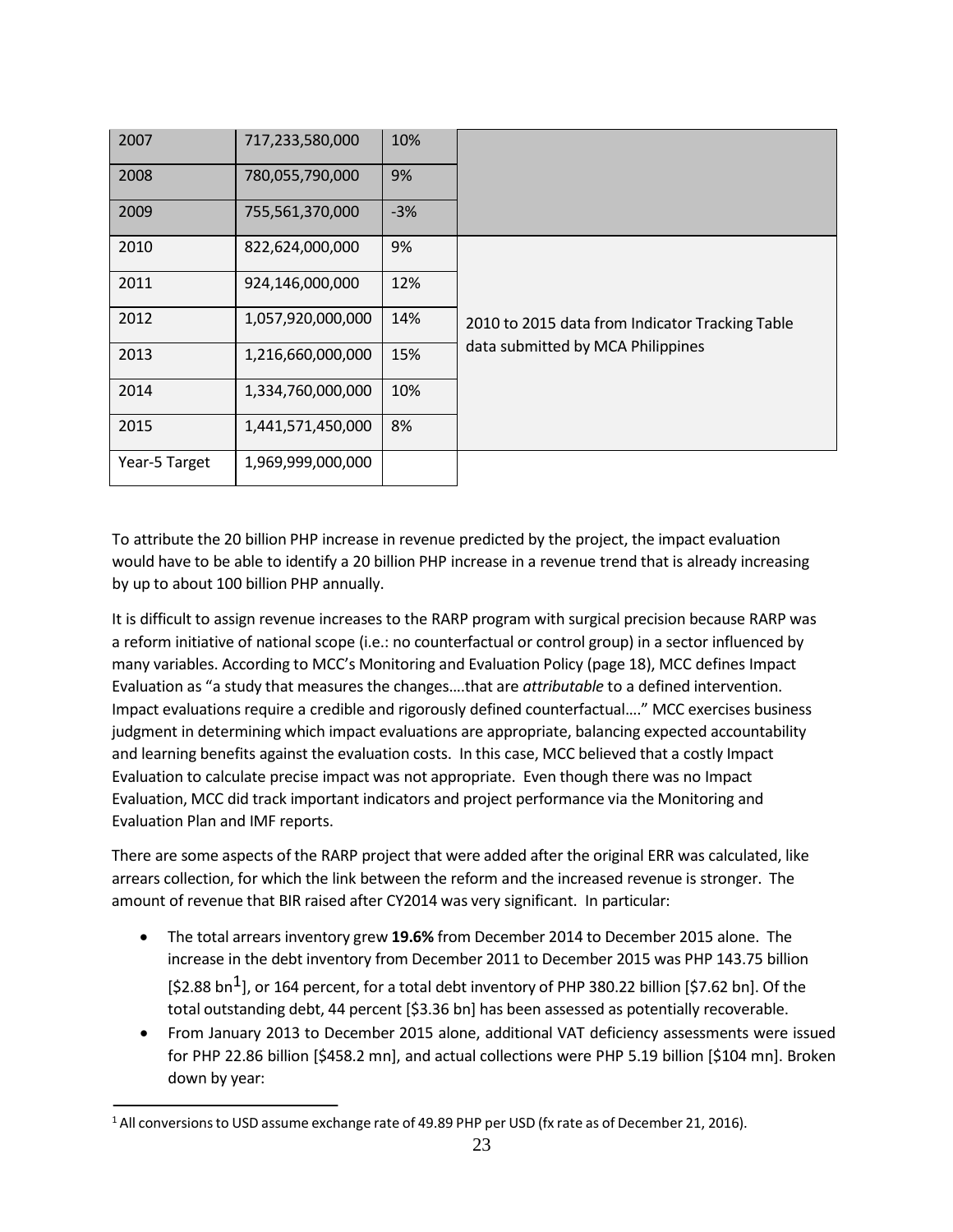- o Assessments of VAT deficiencies grew by **101%** year-on-year between 2013 and 2015 (from PHP 2.743 bn (\$54.98 mn) in 2013 to PHP 9.040 bn (\$181.2 mn) in 2014 and PHP 11.076 bn (\$222 mn) in 2015).
- o Actual collections of VAT deficiencies grew **61.6%** year-on-year between 2013 and 2015, from PHP 959 mn (\$19.2 mn) in 2013 to PHP 1.725 bn (\$34.6 mn) in 2014 and PHP 2.507 bn (\$50.25 mn) in 2015.

In this context, MCC's decision to forego a costly impact evaluation—and instead track these specific tax revenues during compact implementation—was reasonable.

### **MCC management has considered recommendations from the 2012 Operations Review, along with findings from other audits, evaluations and independent reviews, to enhance the effectiveness and sustainability of programs.**

CLA cites a MCC 2012 Operational Review (OR) as primary support for its conclusion that MCC failed to ensure RARP's sustainability when it did not produce a single, consolidated sustainability plan. CLA's argument incorrectly assumes that OR recommendations represent best practice, and that an MCC management decision to not implement any OR recommendation therefore requires corrective action. MCC disagrees with this assessment.

Far from representing best practices that MCC should adopt as a matter of course, Operations Review documents at MCC were intentionally designed as pre-decisional, internal learning documents meant to stimulate staff and management discussion on important areas of risk facing the agency. Written by small groups of staff tasked with identifying potential options for further deliberation and discussion by MCC management, ORs were meant to explore critical issues in MCC operations and practice with the intention of creating a process for sharing experiences more systematically, identifying risks and successful risk mitigation strategies, and developing improved practices. They did not intend to, and they did not, represent best practices for incorporation into MCC policies or guidance.

As internal review and learning documents, Operations Reviews were designed to promote consideration of a broader range of ideas and alternatives, spurring innovative approaches to solving common problems encountered in international economic development. If the expectation had been that each of the recommendations in these reports would be worked into future iterations of policy and guidance, this would have placed a chilling effect on the types of recommendations under consideration, as well as on the internal clearance process for these documents, ultimately limiting the learning outcomes and undermining the entire purpose of the internal reviews.

#### **CLA's Recommendations**

As discussed below in MCC's responses to the auditors' recommendations, the Department of Compact Operations (DCO) has already undertaken a number of actions to enhance sustainability planning practices. MCC agrees that continued attention to sustainability is essential and that further improvement in this area is possible. Management Decision on each recommendation is given below.

*Recommendation 1: Develop and implement policy and operational guidance from the findings and recommendations made in its October 2012 Operations Review to improve sustainability planning.*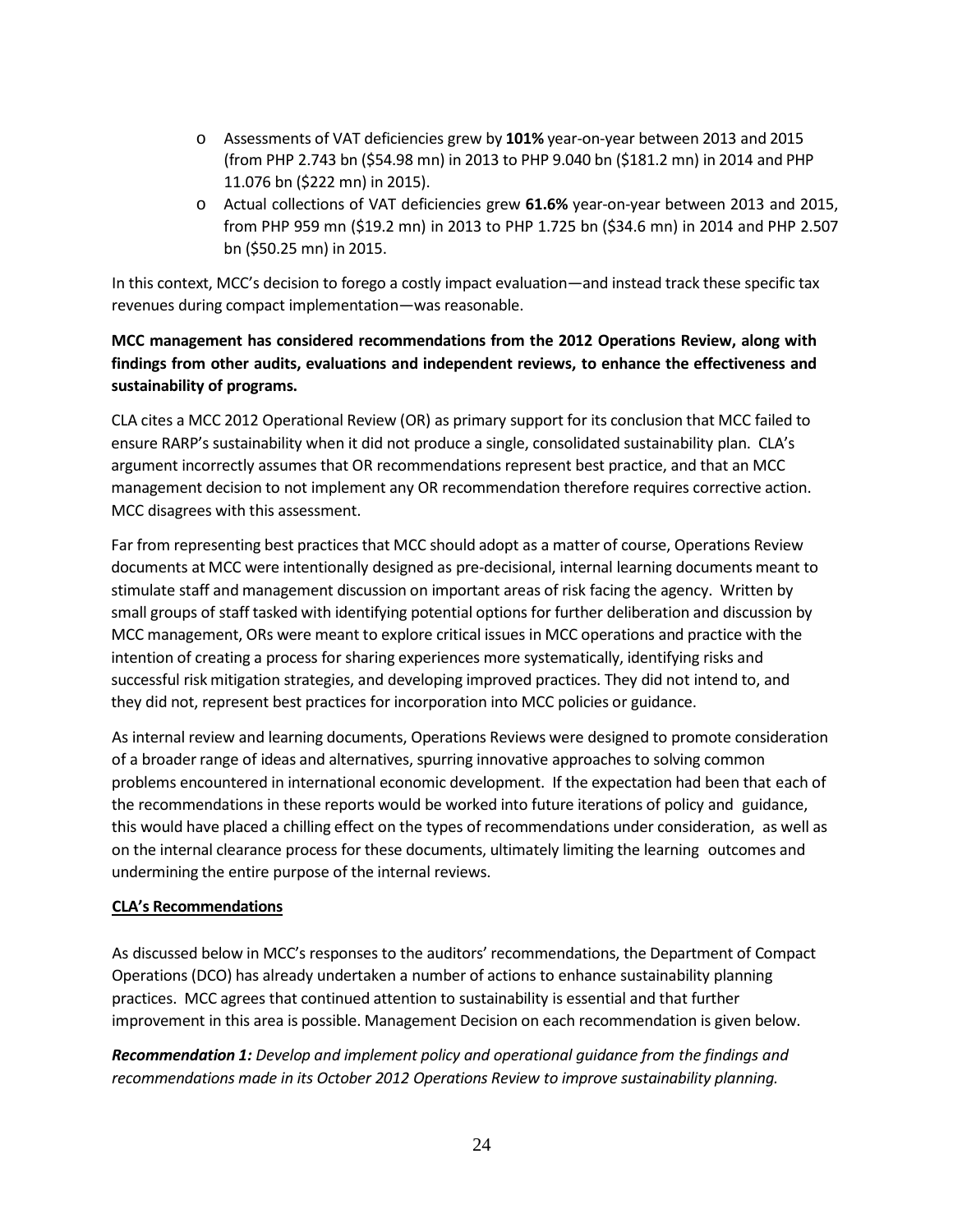#### **MCC Response:**

As stated above, Operations Review documents at MCC were pre-decisional, internal learning documents meant to stimulate staff and management discussion on important areas of risk facing the agency. These reviews were not ever considered decisional. The 2012 Operations Review was no exception.

Despite this important clarification on the status and purpose of ORs, DCO concurs with the spirit of this recommendation. DCO management has carefully considered the findings of the 2012 Operations Review, and in response to this audit recommendation:

- DCO has already developed a framework/typology to orient MCC's sustainability efforts and analysis. This framework, which was developed by an internal working group, was approved by DCO management, but has not yet been cleared and approved by the agency as a whole. By September 30, 2017, DCO plans to seek agency-wide comment and approval on the sustainability typology, as well as develop a plan to more fully integrate this typology as a tool for analytical use in both compact development and implementation.
- MCC has approved new investment criteria to guide all MCC investments. There is a firm rollout plan in place for 2017. The new criteria will require teams think through sustainability issues before compacts are signed or enter into force, ensuring MCC's work is better designed for sustainability from the start.
- MCC is developing new Compact Development Guidelines with an explicit section on sustainability of investments. DCO plans to issue these guidelines in February 2017.
- MCC is developing new guidelines to structure MCC's quarterly portfolio review process, to ensure ongoing management attention to all areas of sustainability during compact implementation. These new guidelines include specific annual reporting on sustainability risks and mitigation measures. DCO plans to issue these guidelines in March 2017.

MCC management believes that the guidance documents listed above represent a strong management response to concerns raised in the 2012 OR regarding sustainability.

*Recommendation 2: Develop and implement policy and operational guidance that require countries in future compacts to develop and annually update sustainability plans that specifically identify the risks and challenges to sustainability and proposed options to manage and mitigate these risks, as recommended in the Operations Review. In addition, such plans should establish (1) a clear vision of goals to be achieved, (2) a mechanism to assess their effectiveness in terms of the completeness, robustness, and cohesiveness of sustainability measures and (3) a mechanism to monitor and report on progress of sustainability measures.*

#### **MCC Response:**

While MCC concurs with the spirit of this recommendation, we would suggest that operational guidance should instead focus on the following factors, which MCC has identified as being appropriate for our model:

- During compact development, planning for sustainability must be a component of all investment decisions. Careful attention needs to be placed on government commitments and partnerships.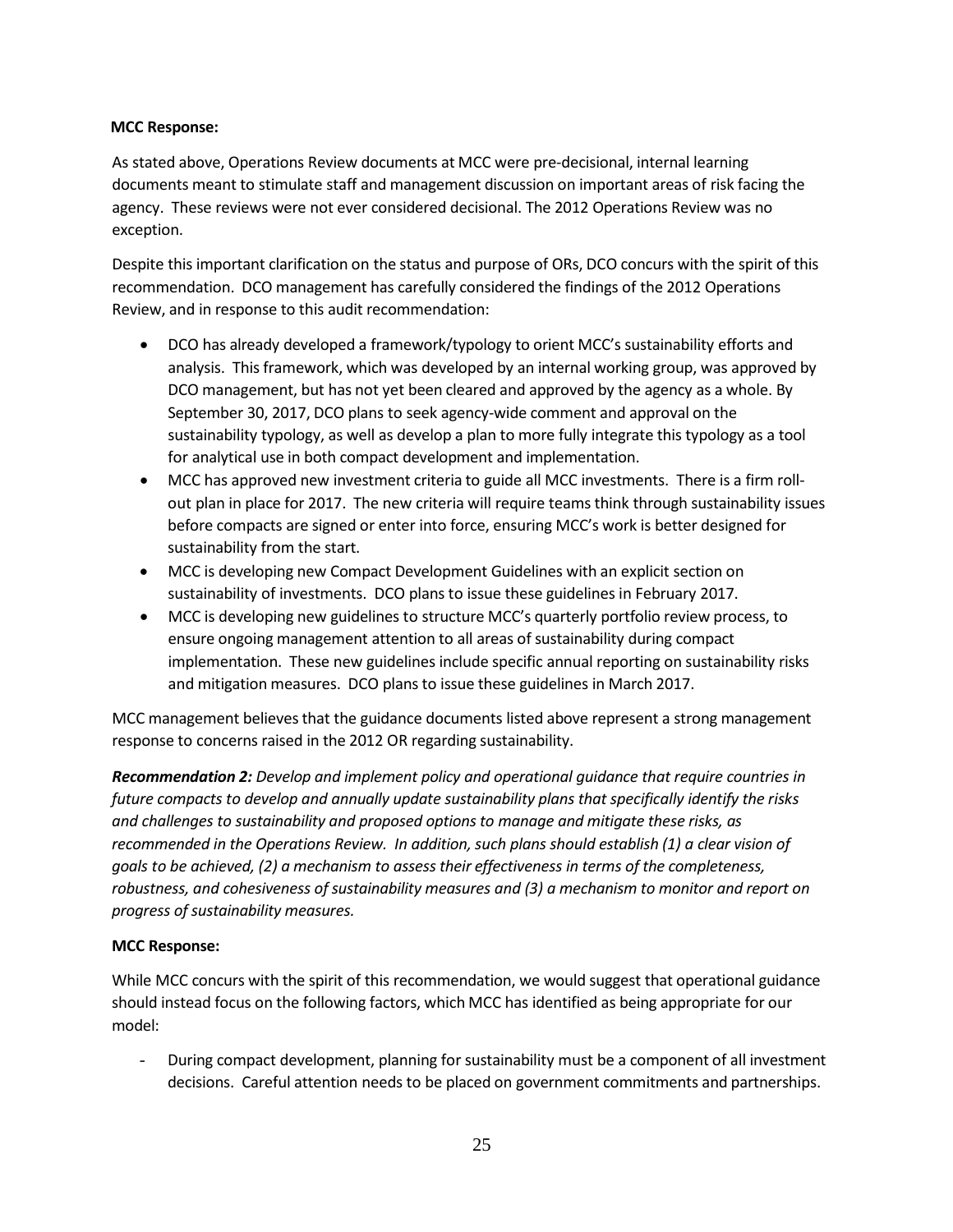MCC believes these elements are best addressed through the Investment Management Committee, applying the new investment criteria and utilizing the new guidance for compact development mentioned above.

- During the first few years of compact implementation, sustainability needs to be built into the program review cycle and management oversight mechanisms. However, MCC management believes the Quarterly Portfolio Reviews are the appropriate frequency and depth to address sustainability. As indicated above, supplemental QPR guidance will be approved and effective by March 2017.
- MCC management believes that planning to mitigate sustainability risks requires clear attention to partnerships and to government commitments. Thisincludes ensuring the legal and institutional agreements are in place to support program continuity and resourcing, as was done in the Philippines RARP project.

In response to this recommendation, MCC has convened a working group to develop guidance for sustainability planning that is planned to be approved in the fall of 2017.

Thank you again for the opportunity to share our comments on the draft report. The actions specified above and documentation attached constitute management decision for these recommendations.

If you have any questions, comments or concerns, please contact Heather Hanson, Managing Director of Portfolio Administration (DCO), at 202-521-3567 or [hansonhd@mcc.gov;](mailto:hansonhd@mcc.gov) or Jude Koval, Director of Internal Controls and Audit Compliance (A&F/ICAC), at 202-521-7280 or [kovaljg@mcc.gov.](mailto:kovaljg@mcc.gov)

Cc: Thomas Yatsco, Assistant Inspector General, OIG Gary Middleton, Director, Performance Audits, OIG Fatema Sumar, Deputy Vice President, (DCO/EAPLA), MCC Caroline Nguyen, Managing Director, (DCO/EAPLA), MCC Jude Koval, Director of Internal Controls and Audit Compliance, (A&F/ICAC), MCC